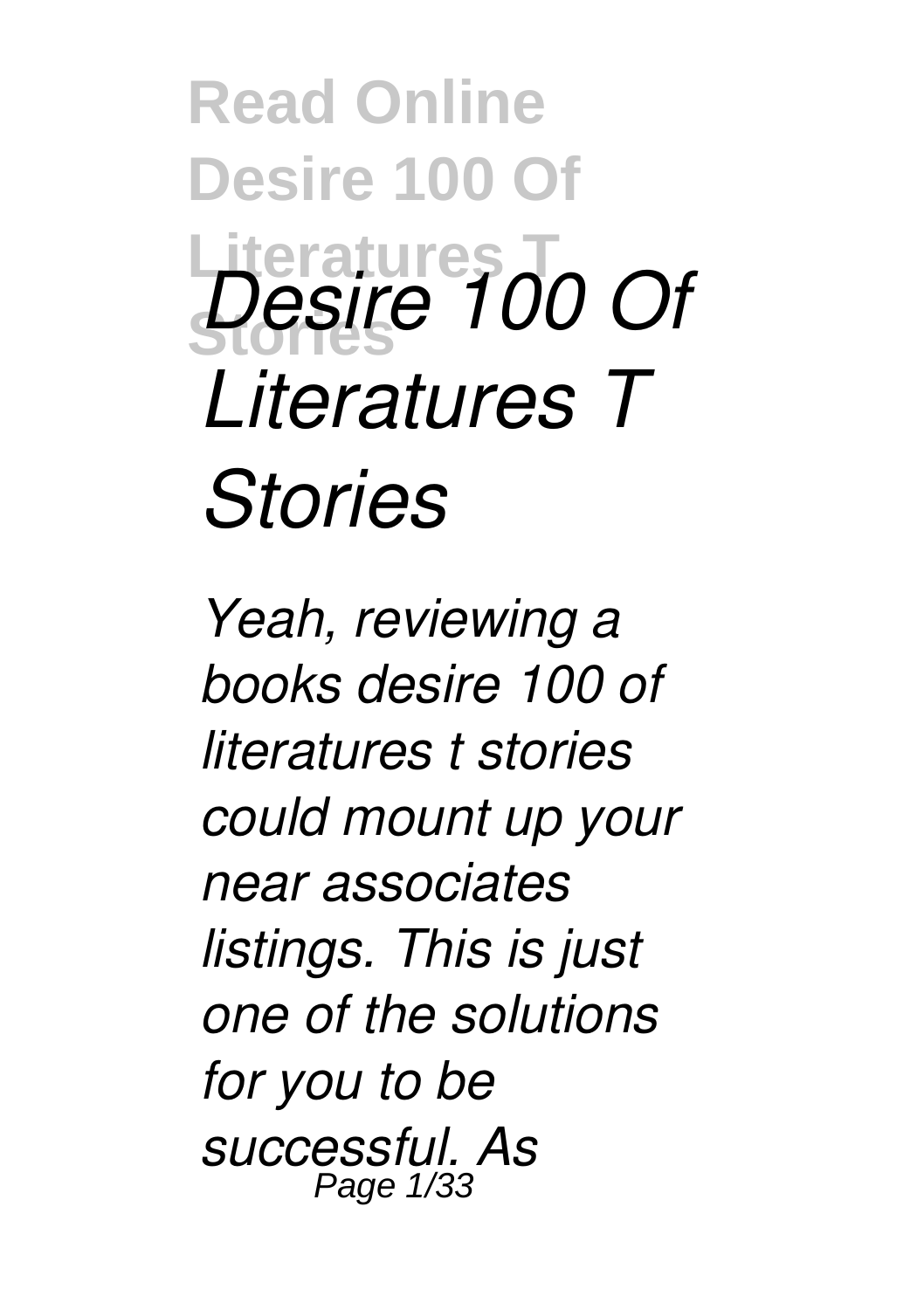**Read Online Desire 100 Of Literatures T** *understood,*  $c$ *completion does not suggest that you have astounding points.*

*Comprehending as without difficulty as arrangement even more than supplementary will provide each success. next to, the revelation as well as keenness of this desire 100 of* Page 2/33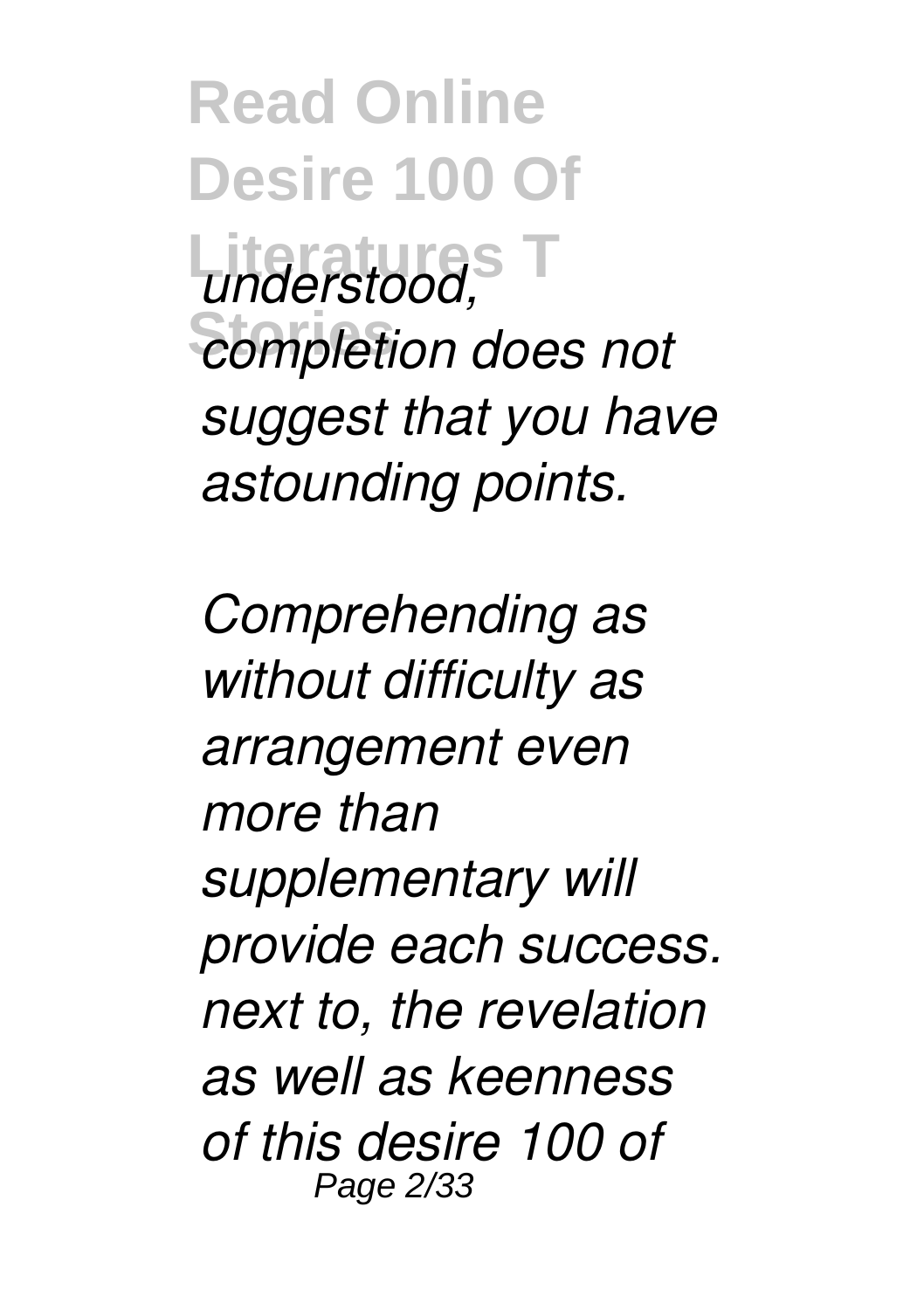**Read Online Desire 100 Of Literatures T** *literatures t stories*  $\overline{c}$  an be taken as with *ease as picked to act.*

*At eReaderIQ all the free Kindle books are updated hourly, meaning you won't have to miss out on any of the limited-time offers. In fact, you can even get notified when new books from* Page 3/33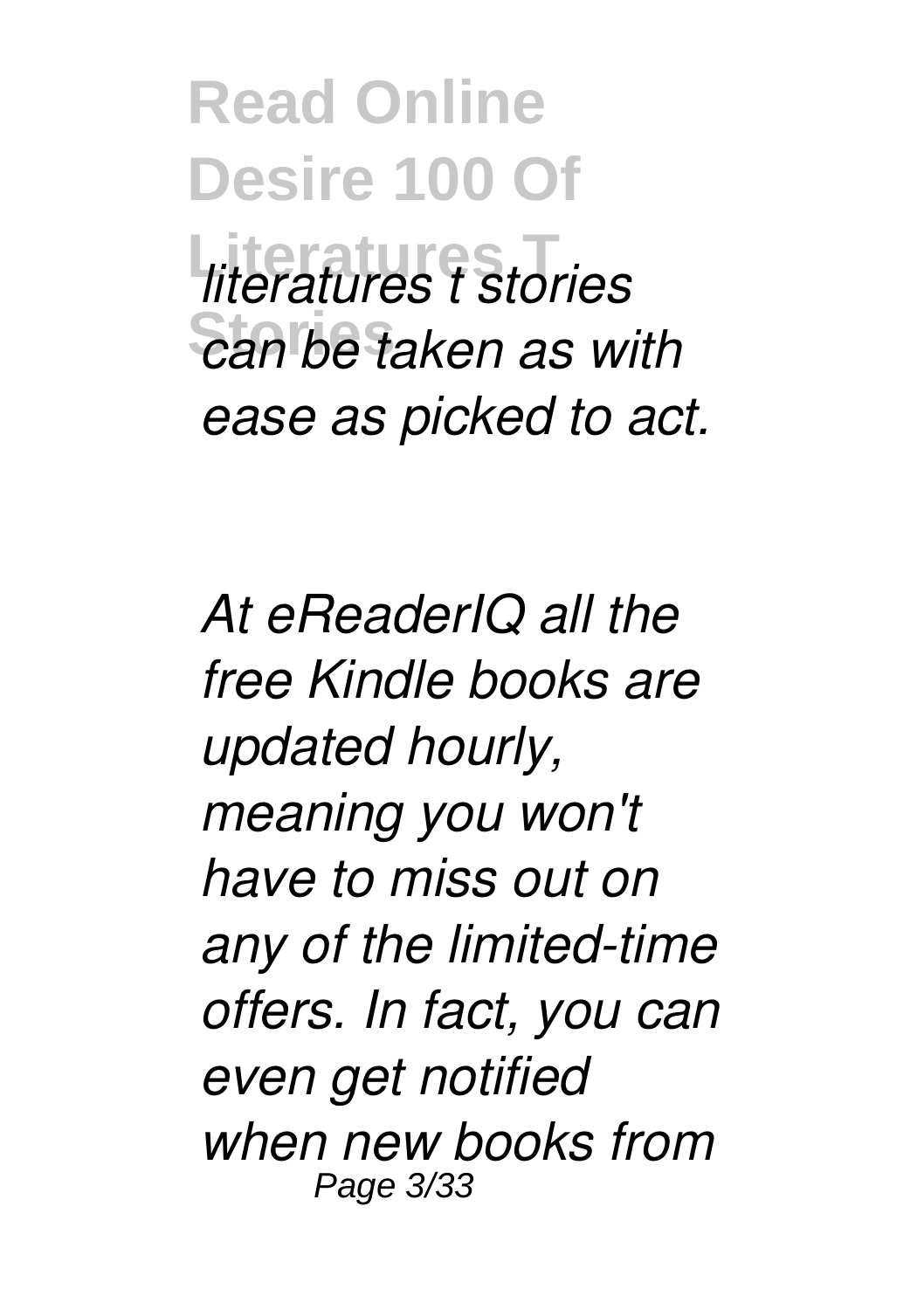**Read Online Desire 100 Of** Amazon are added. **Stories**

*Collat School of Business < Catalog | The University of ... 80T. Modern Electronic Technology and How It Works. 81C. Designing a Sustainable Future. Environmental Studies 24. General Ecology. History 81.* Page 4/33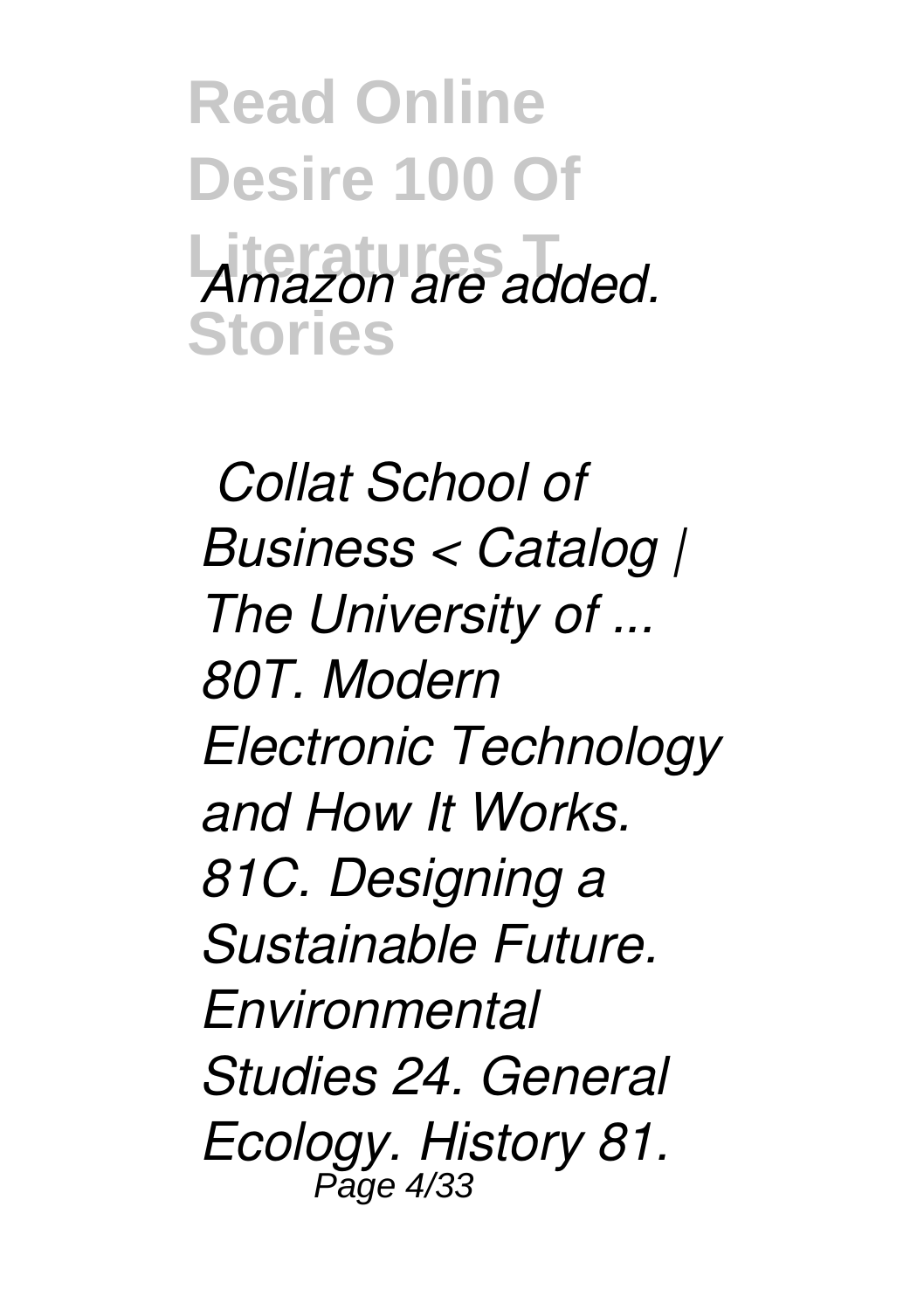**Read Online Desire 100 Of Little** Science in the **Stories** *Colonial World. 101D. Topics in the World History of Science. 151. History of Science, Medicine, and Technology from Antiquity to the Enlightenment.*

*'American Idol' winner Studdard to teach at UTC - UTC News ... Dean: Eric P. Jack,* Page 5/33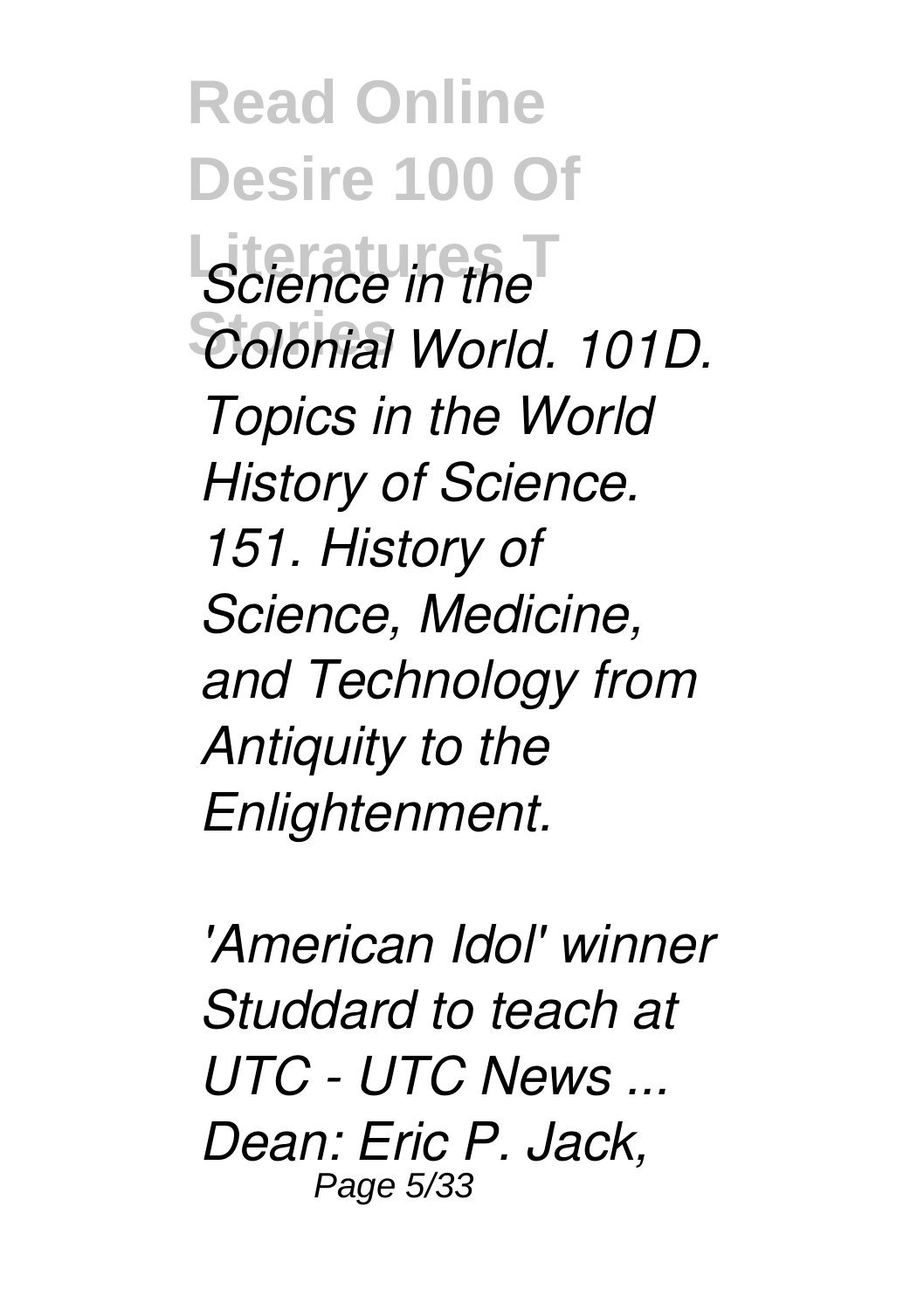**Read Online Desire 100 Of Literatures T** *Ph.D. Senior* **Stories** *Associate Dean: Karen N. Kennedy, Ph.D. Associate Dean for Research, Innovation, and Faculty Success: Molly McLure Wasko, Ph.D. UAB's Collat School of Business is the only named school at the University of Alabama at Birmingham, a* Page 6/33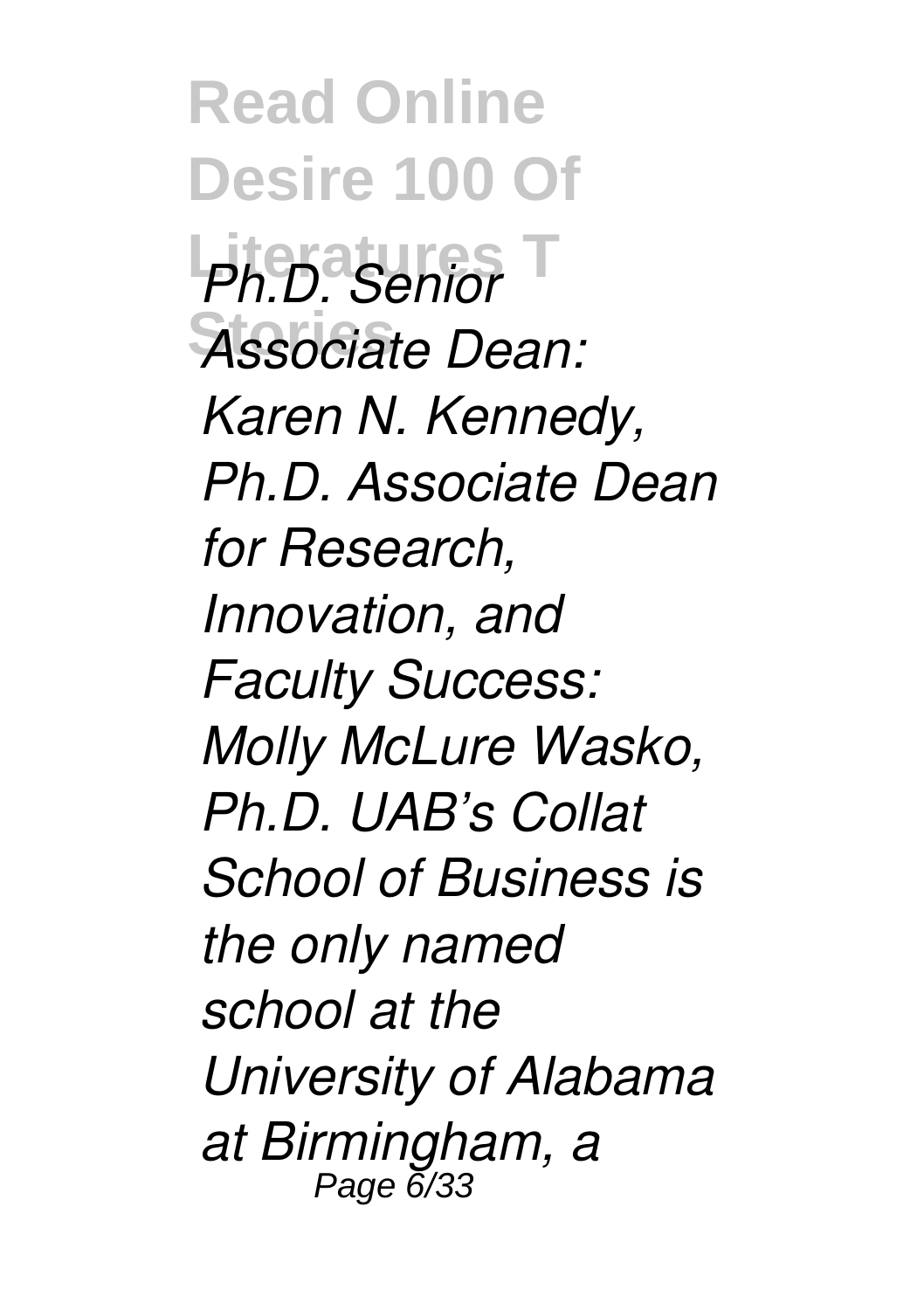**Read Online Desire 100 Of Literatures T** *world-renowned* **Stories** *academic research center.*

*TCRecord: Article \* (in orange) indicates courses that count towards the Pre-1700 literature requirement. \*\* (in blue) indicates courses that count towards the 1700-1900 literature requirement.* Page 7/33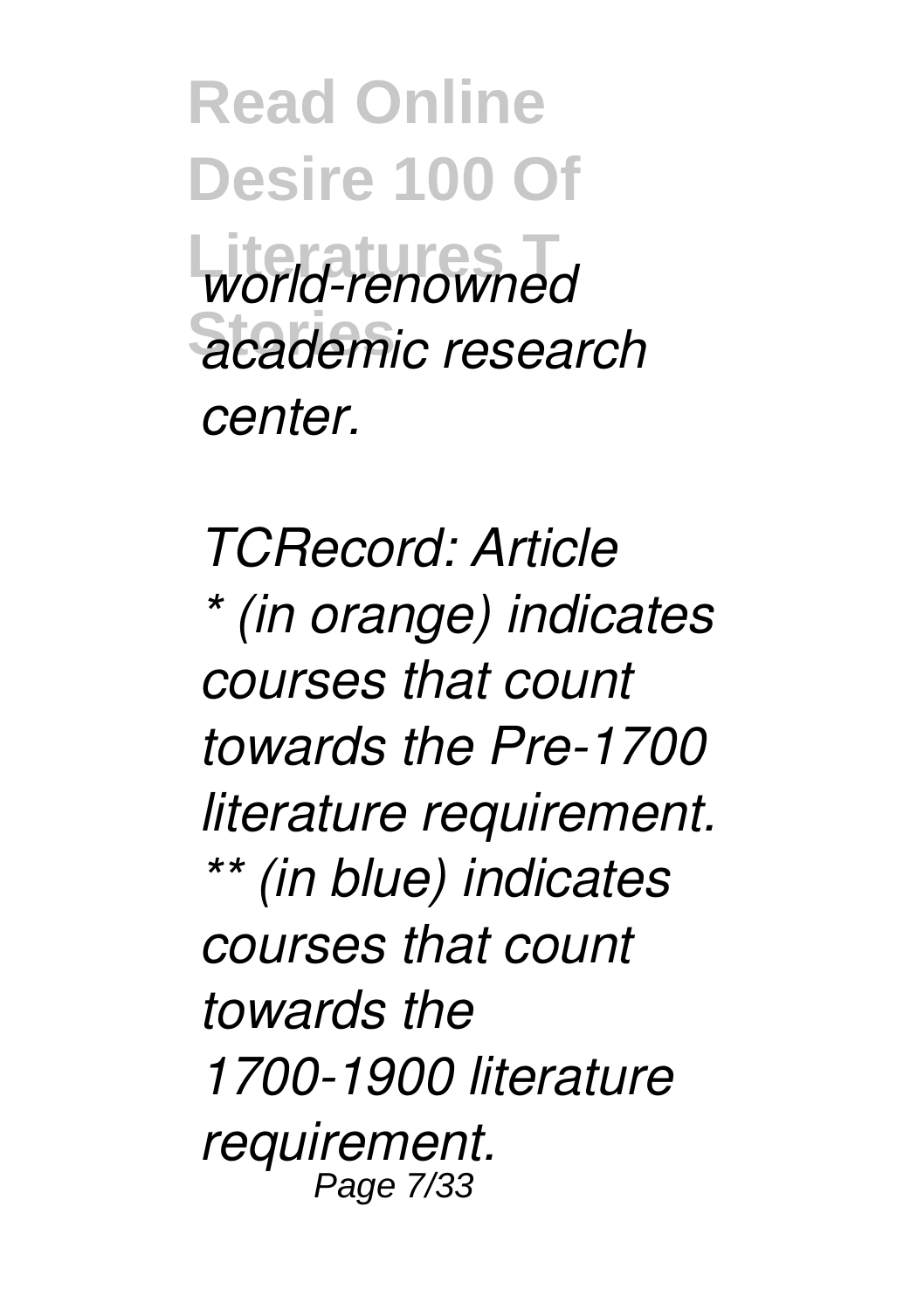**Read Online Desire 100 Of Literatures T Courses that Fulfill** *General Education Requirements A bstract In this essay, Gert Biesta provides a critical analysis of the idea of evidence-based practice and the ways in which it has been promoted and implemented in the field of education,* Page 8/33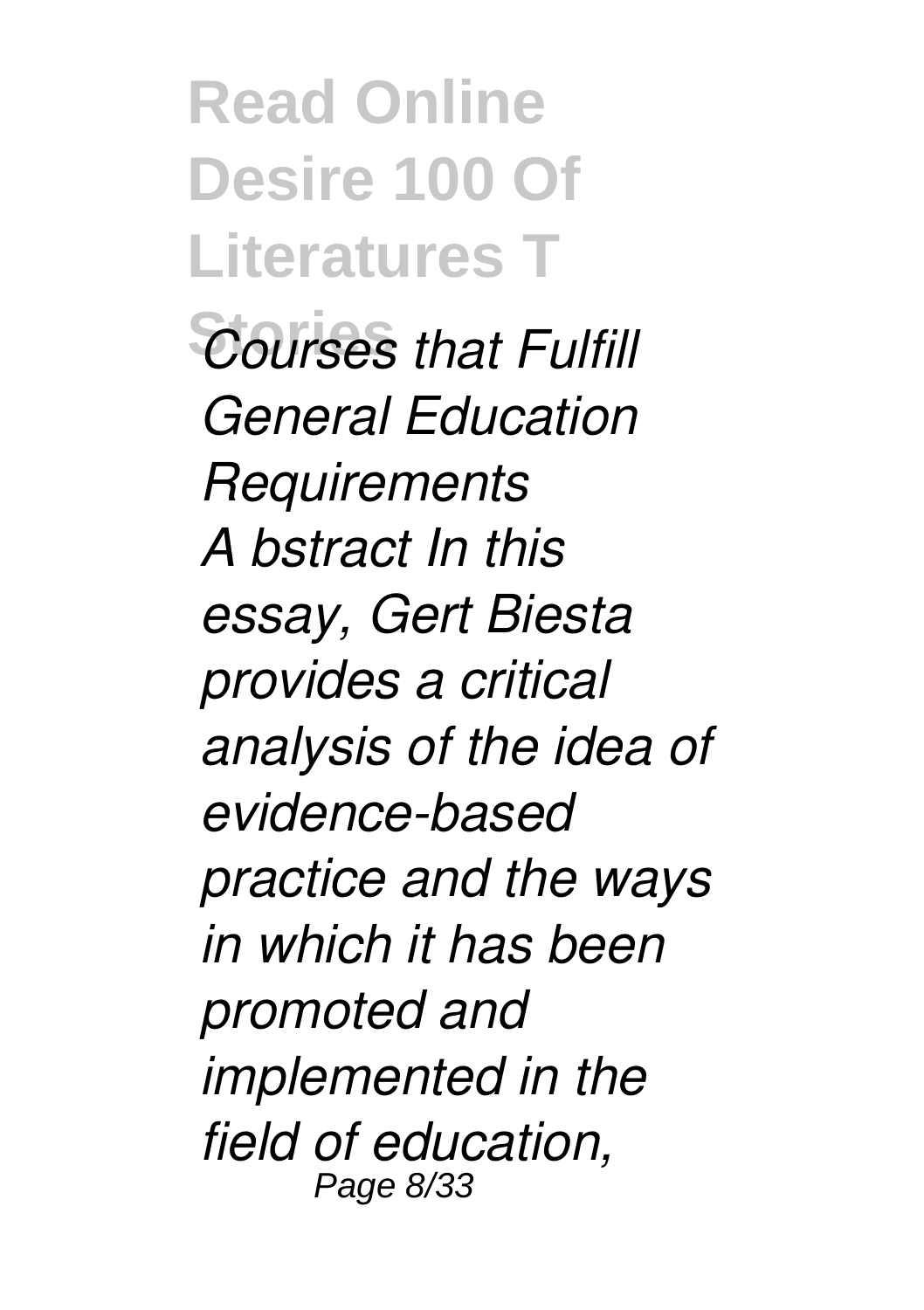**Read Online Desire 100 Of** *focusing on the* **Stories** *tension between scientific and democratic control over educational practice and research. Biesta examines three key assumptions of evidence-based education: first, the extent to which ...*

*WHY "WHAT WORKS" WON'T* Page 9/33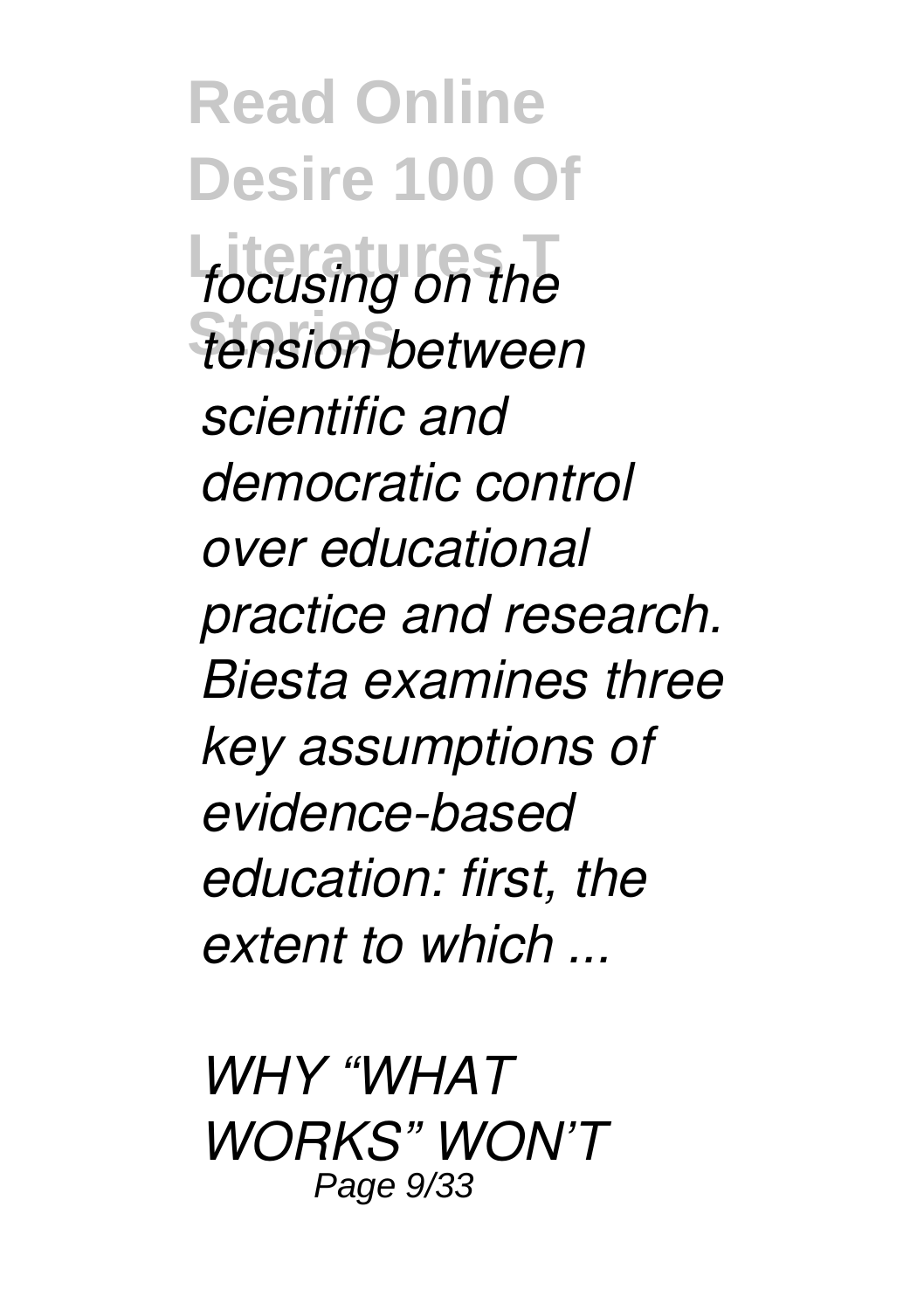**Read Online Desire 100 Of WORK: LITTES Stories** *EVIDENCE?BASED PRACTICE AND ... Early Buddhist texts and modern translations. Suttas (sutras) from the Tipitaka (Tripitaka) in Pali, Chinese, Sanskrit, and Tibetan with the Buddha's teachings on mindfulness, insight, wisdom, and* Page 10/33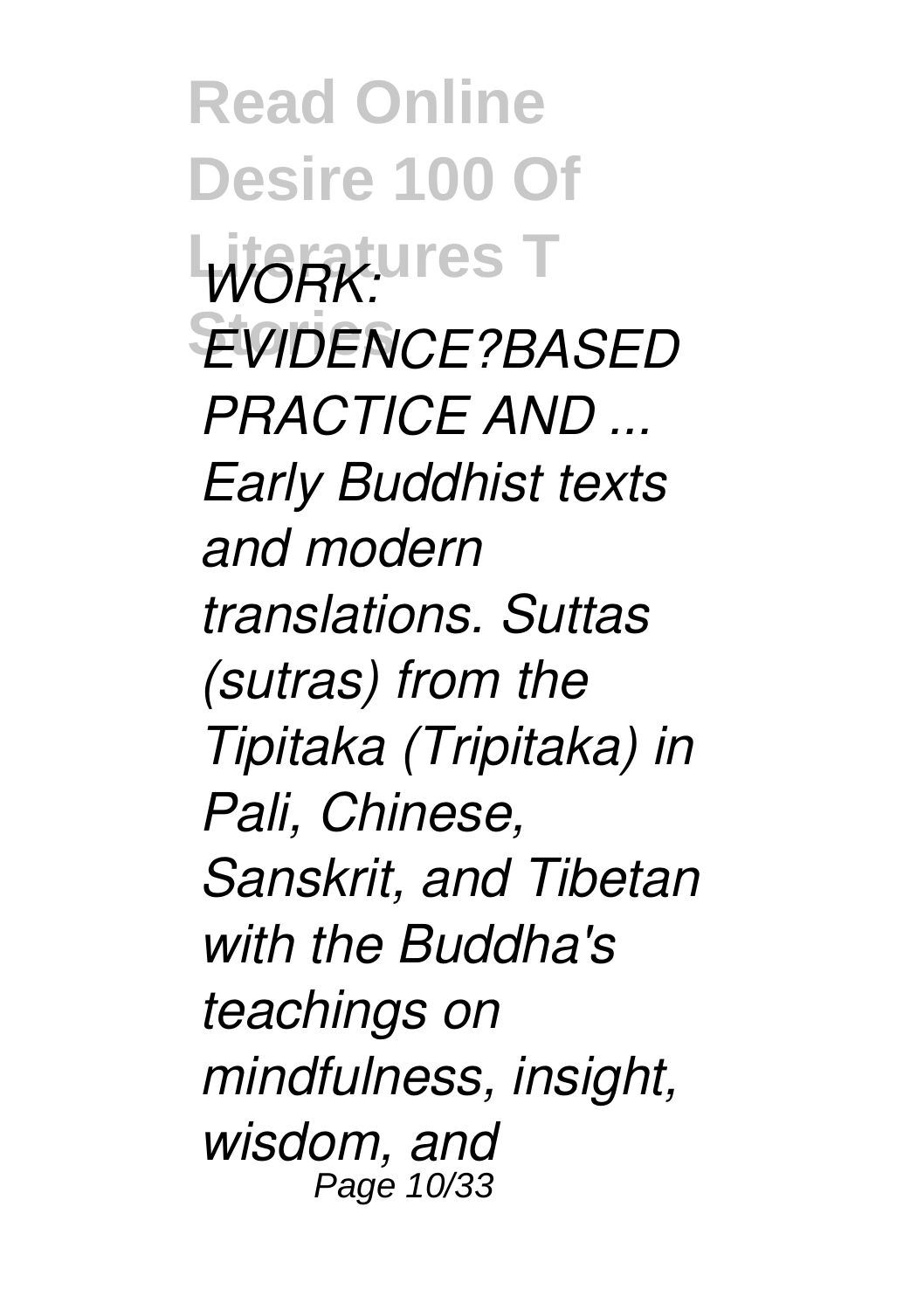**Read Online Desire 100 Of** *meditation.*<sup>8</sup> **Stories**

*Estimating the reproducibility of psychological science A Chattanooga Mocs football game visit has led to a coup for the University of Tennessee at Chattanooga Department of Performing Arts. The department's Music* Page 11/33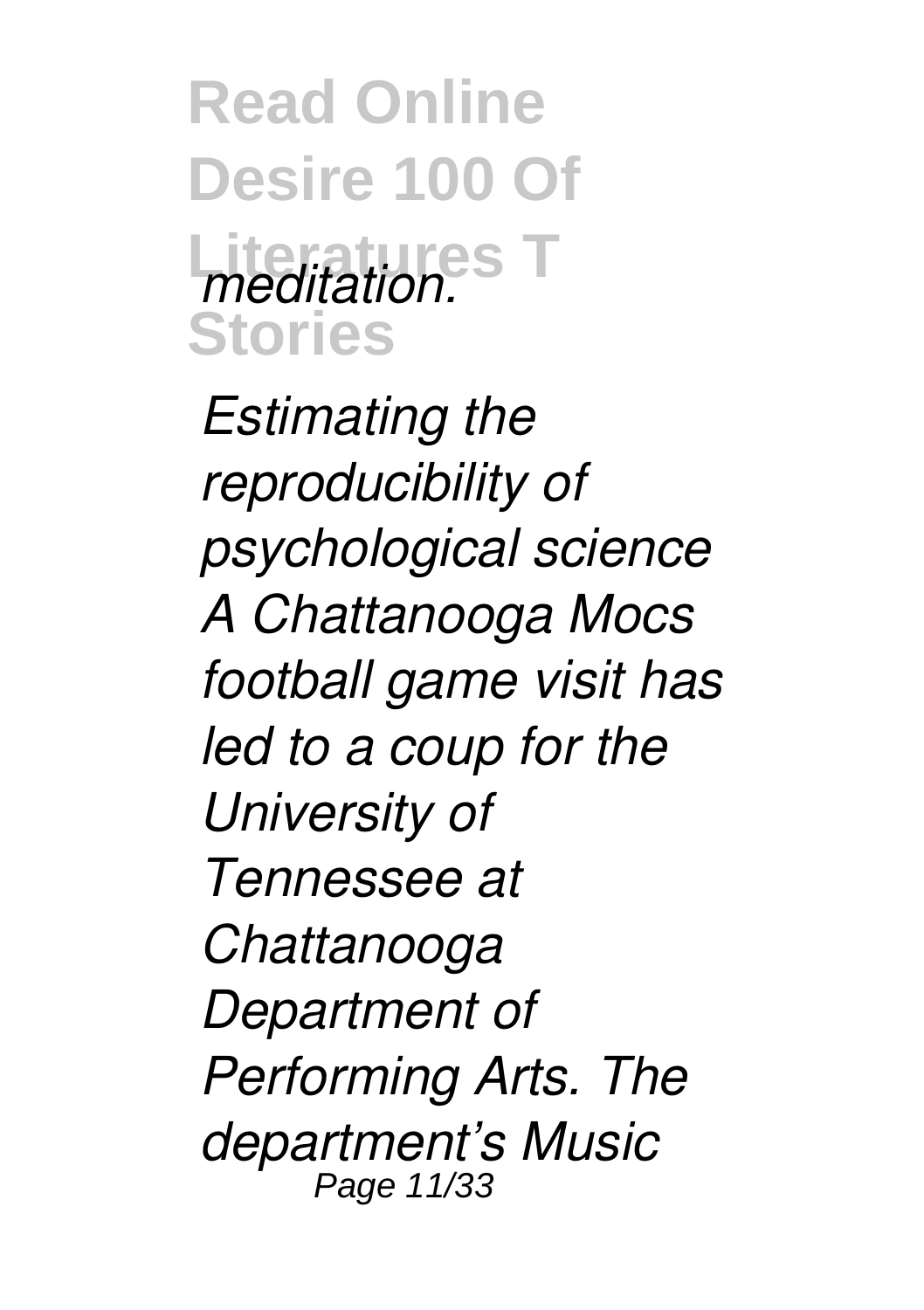**Read Online Desire 100 Of Literatures T** *Division has* **Stories** *announced that Ruben Studdard, winner of the second season of "American Idol" and a Grammy Award-nominated recording artist, will lead a series of master classes on campus during the spring 2022 semester.*

*American literature -* Page 12/33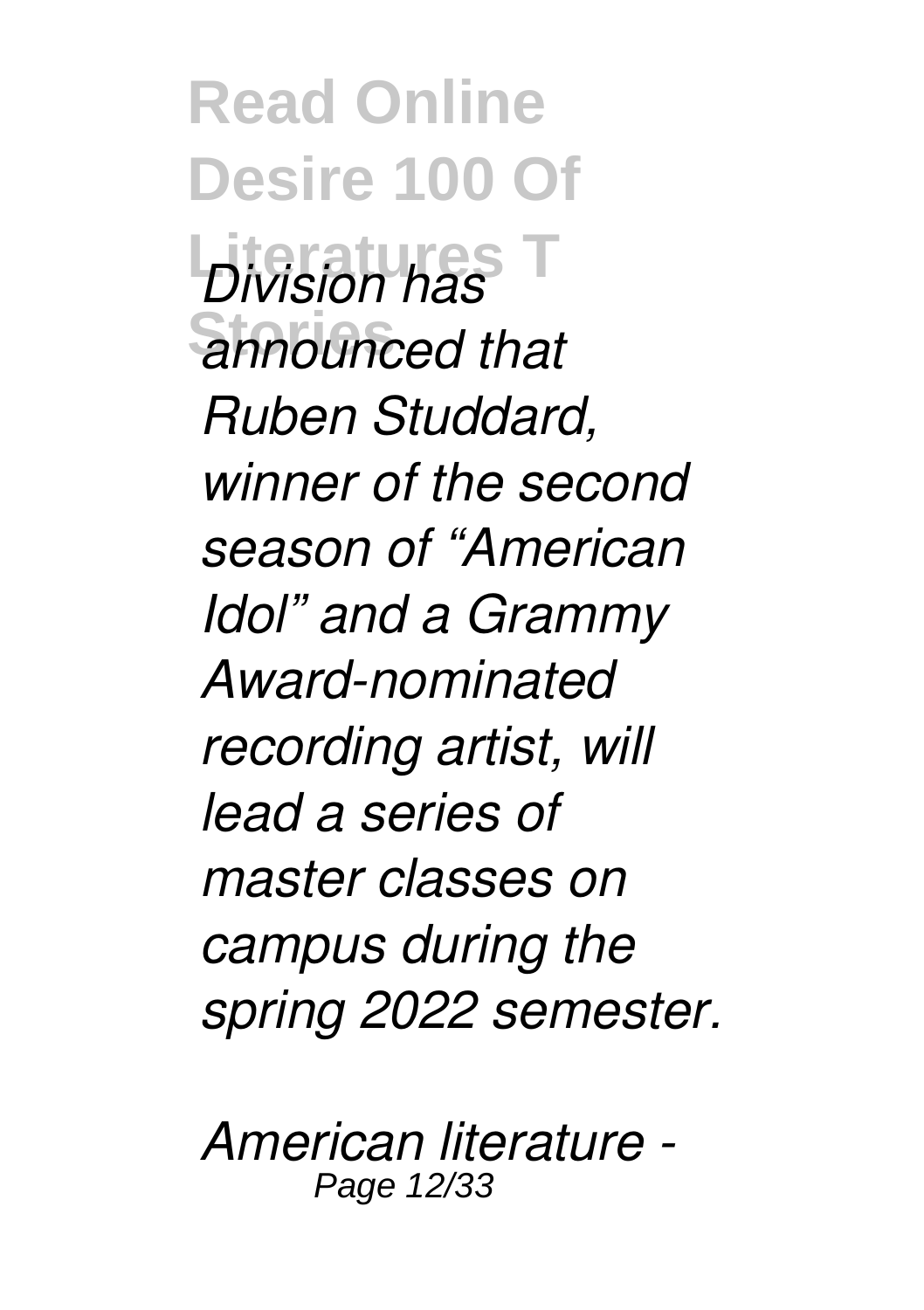**Read Online Desire 100 Of** *Wikipedia*<sup>es</sup> **Stories** *"The Master Thief" is a Norwegian fairy tale collected by Peter Chr. Asbjørnsen and Jørgen Moe. The Brothers Grimm included a shorter variant as tale 192 in their fairy tales. Andrew Lang included it in The Red Fairy Book. George Webbe Dasent included a* Page 13/33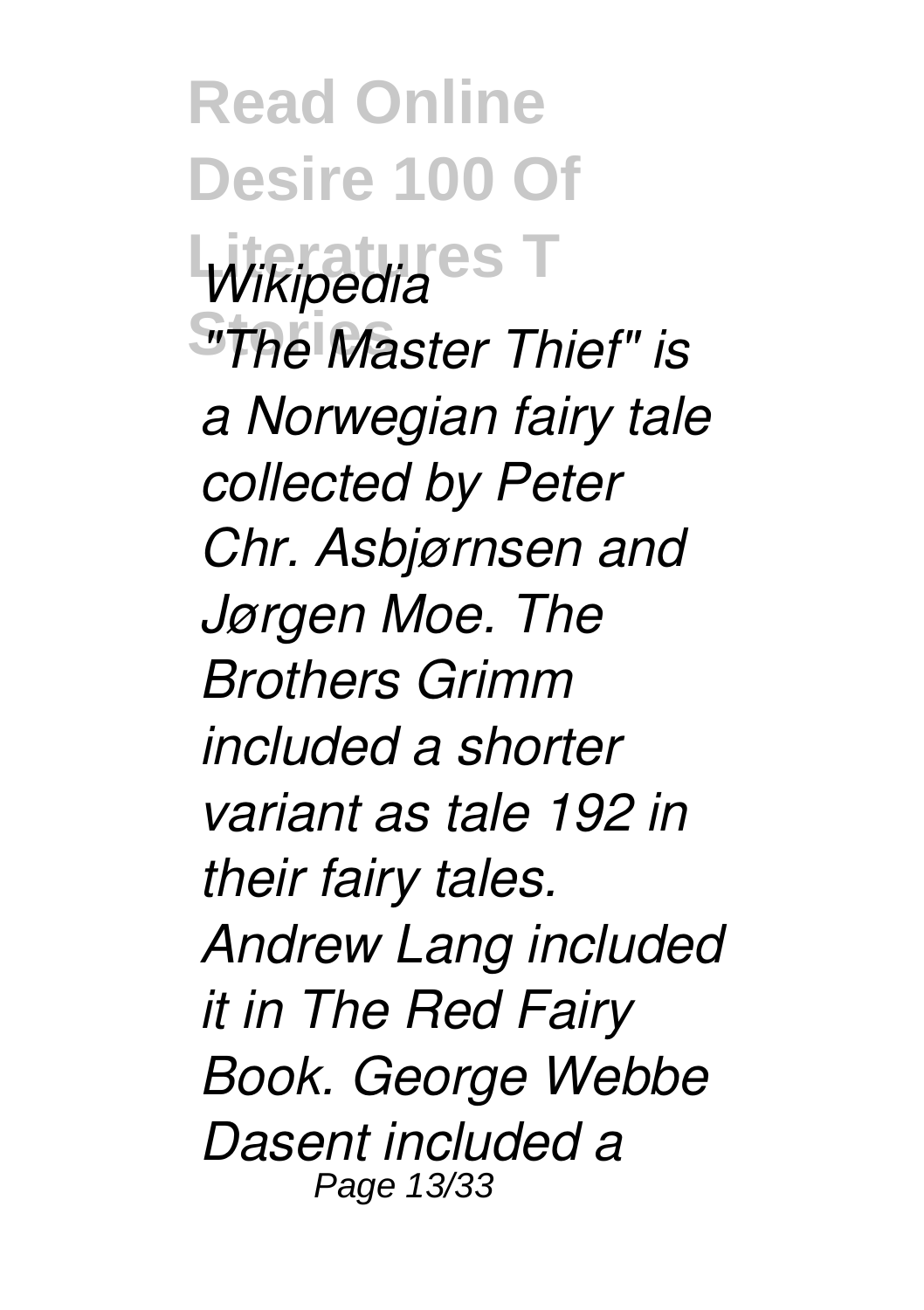**Read Online Desire 100 Of Literatures T** *translation of the tale* **Stories** *in Popular Tales From the Norse. It is Aarne–Thompson type 1525A, Tasks for a Thief*

*Department of English View Liliana Nakamura MBA, CHRP, PMP'S profile on LinkedIn, the world's largest professional* Page 14/33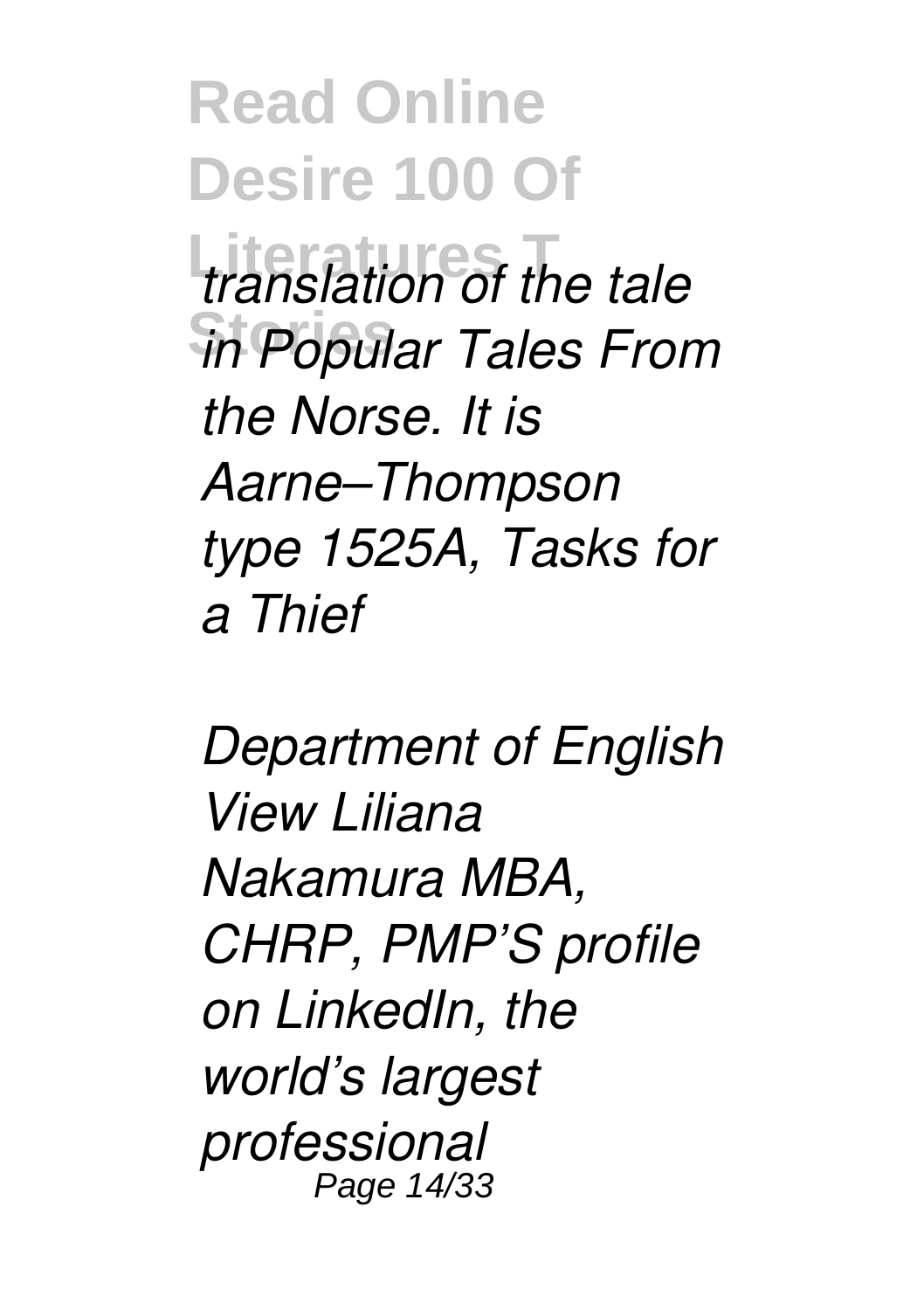**Read Online Desire 100 Of Literatures T** *community. Liliana* **Stories** *has 1 job listed on their profile. See the complete profile on LinkedIn and discover Liliana's connections and jobs at similar companies.*

*Desire 100 Of Literatures T After the War of 1812, there was an increasing desire to* Page 15/33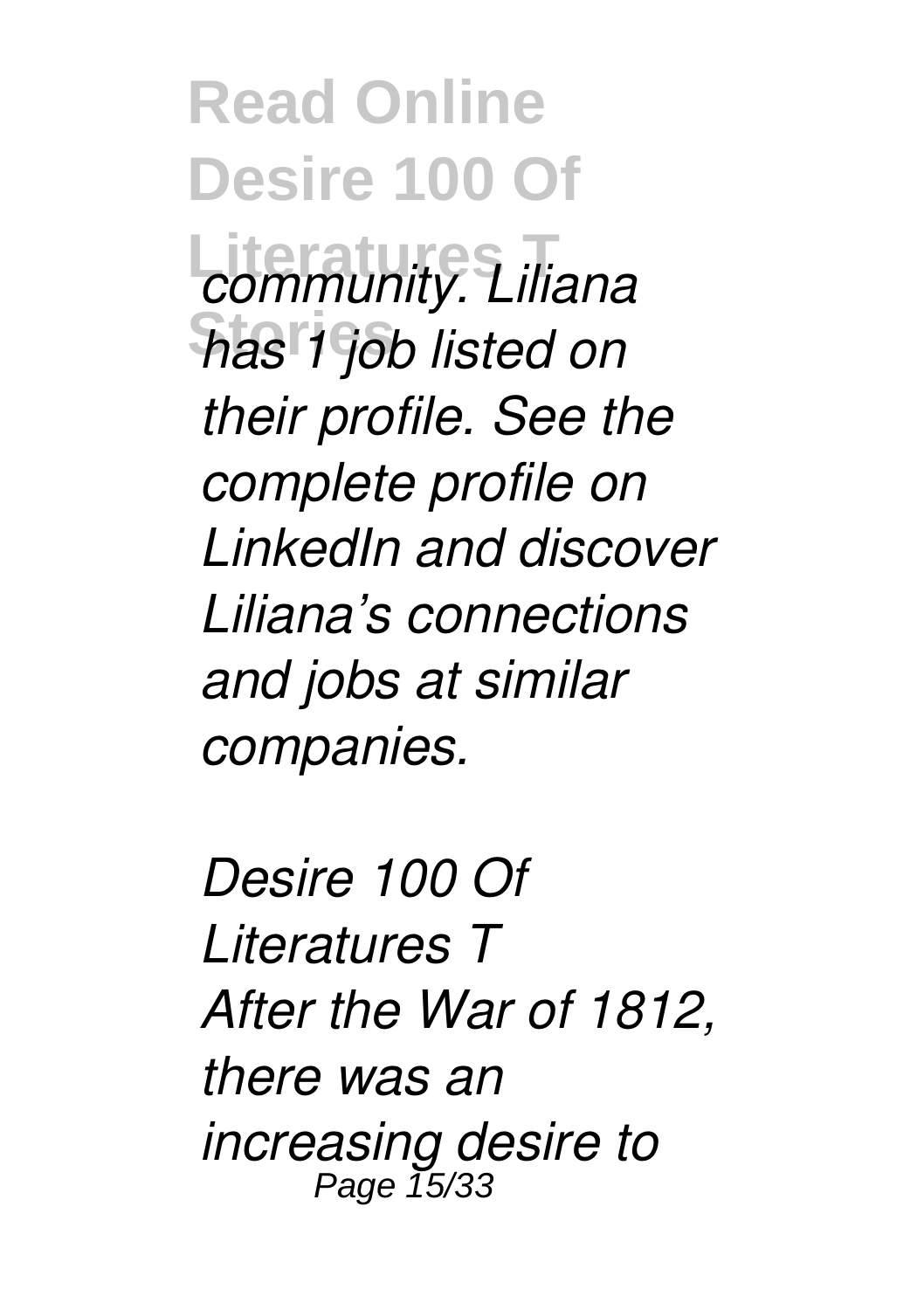**Read Online Desire 100 Of** produce a uniquely **Stories** *American literature and culture, and a number of literary figures emerged, among them Washington Irving, William Cullen Bryant, and James Fenimore Cooper. Irving wrote humorous works in Salmagundi and the satire A History of New York, by Diedrich* Page 16/3: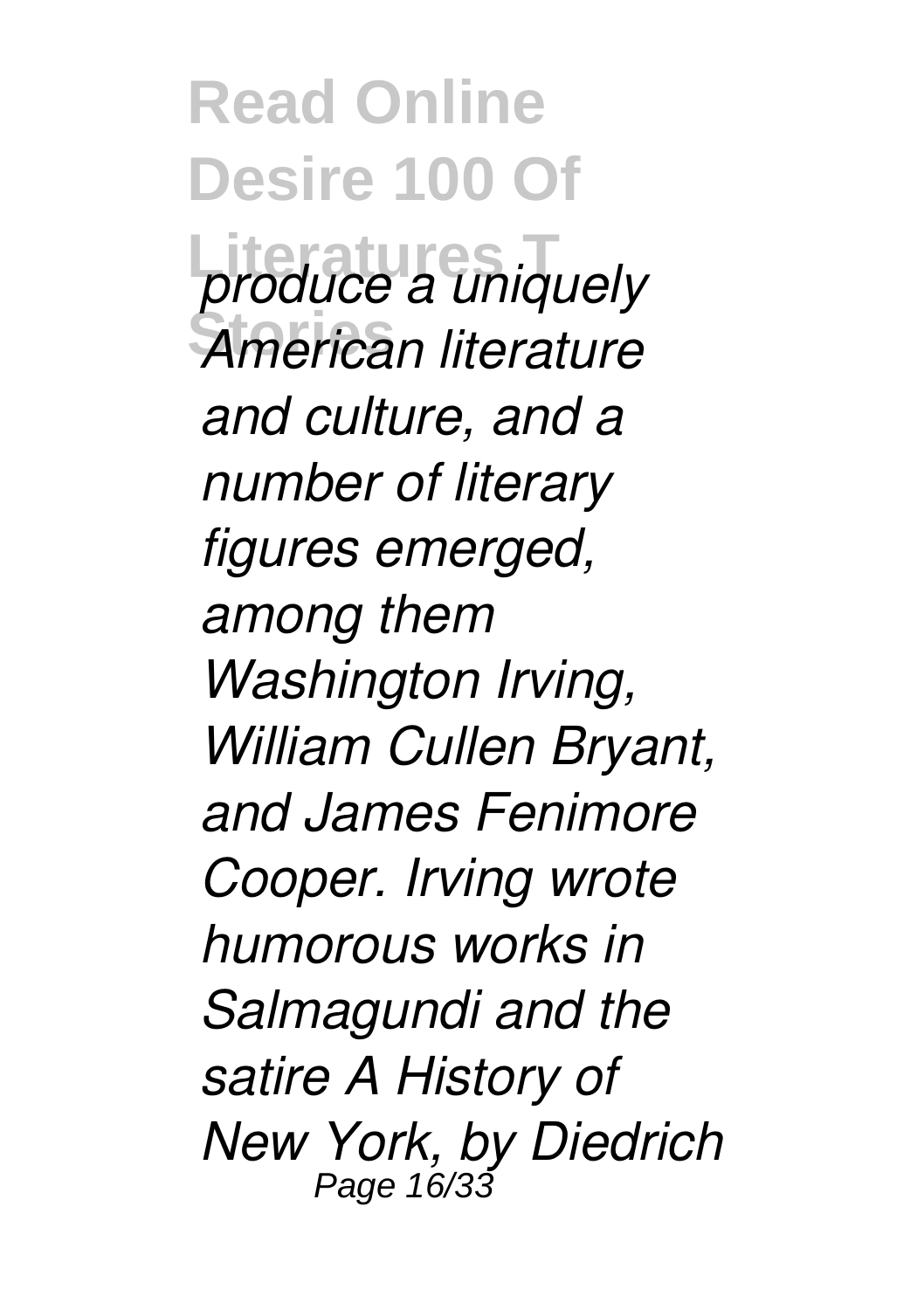**Read Online Desire 100 Of Literatures T** *Knickerbocker (1809* **Stories** *...*

*UMD Department of English Reproducibility is a defining feature of science, but the extent to which it characterizes current research is unknown. We conducted replications of 100 experimental and* Page 17/33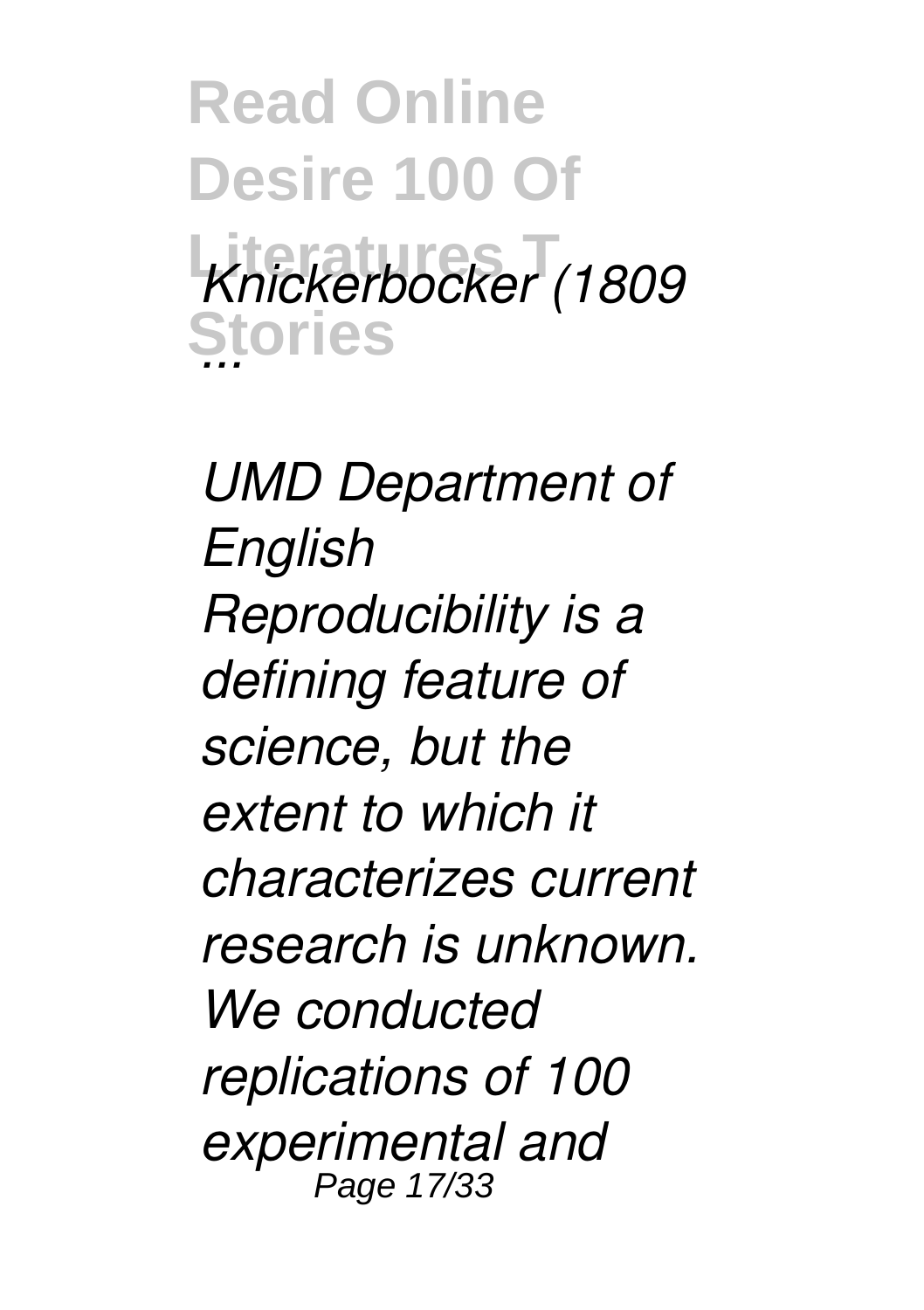**Read Online Desire 100 Of Literatures T** *correlational studies*  $public$ *hublished in three psychology journals using high-powered designs and original materials when available.*

*Programs - University of Florida Catalog Motivation is the desire to act in service of a goal. It's the crucial element in* Page 18/33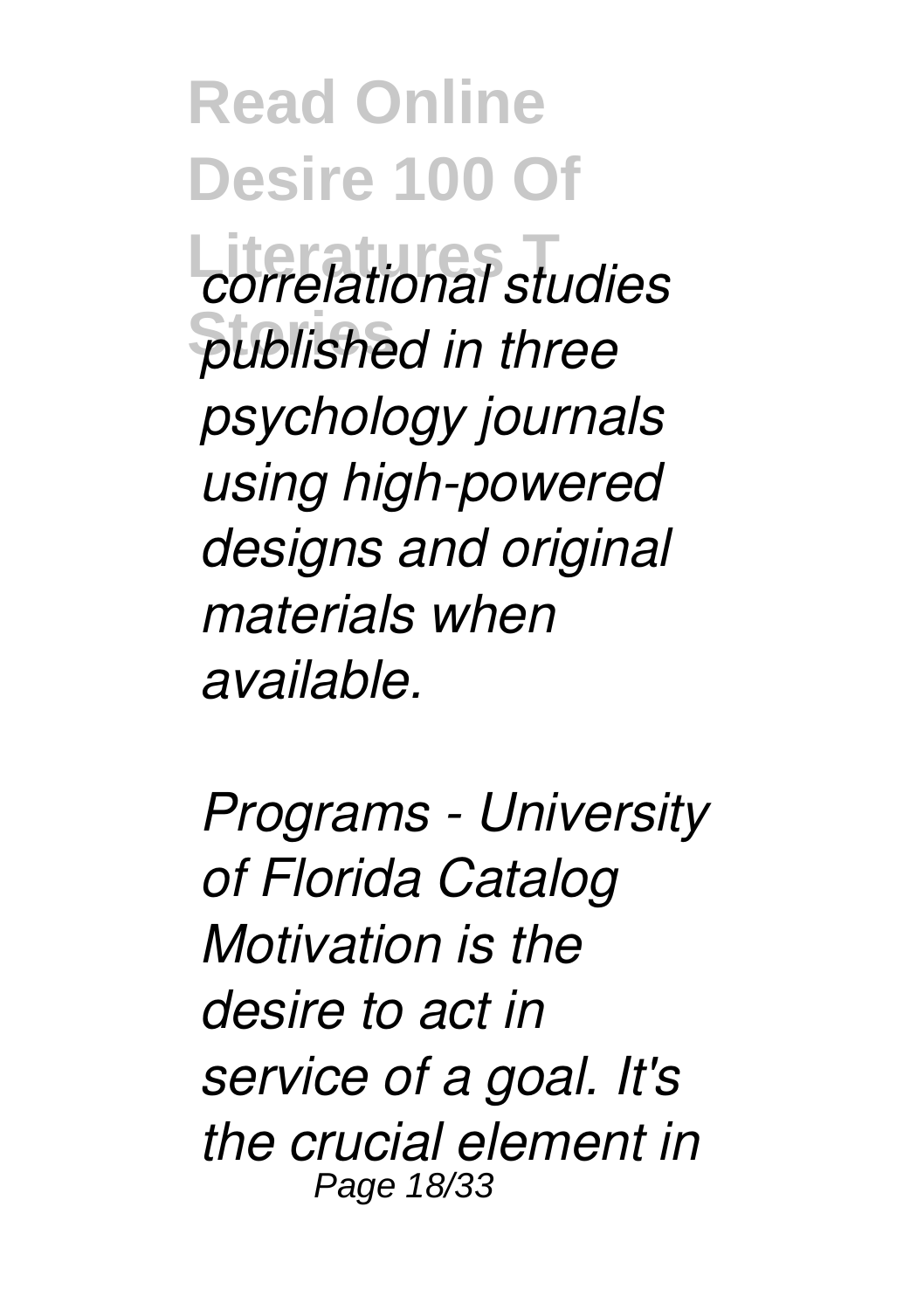**Read Online Desire 100 Of** *<u>setting</u> and attaining* **Stories** *our objectives. Motivation is one of the driving forces behind human behavior. It fuels ...*

*The Politics of Sustainability and Development | Annual*

*Changes in CO 2 emissions can be traced to population* Page 19/33

*...*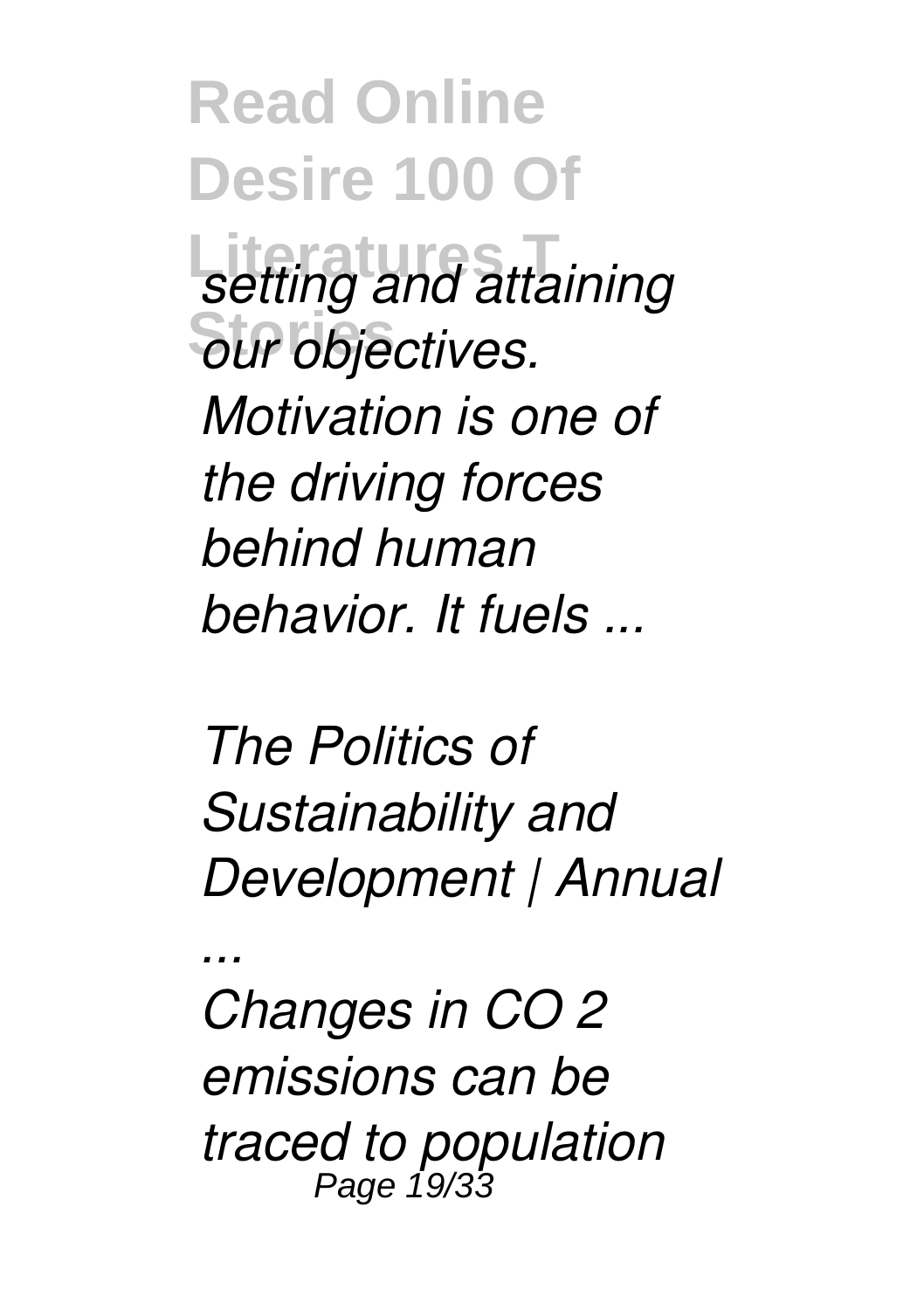**Read Online Desire 100 Of** growth (P), the per **Stories** *capita economic activity (G/P), the energy intensity (E/G), and the carbon intensity of energy consumption (F/E).With a growing global population and increasing economic production, the Kaya identity reveals that overall emissions will increase unless the* Page 20/33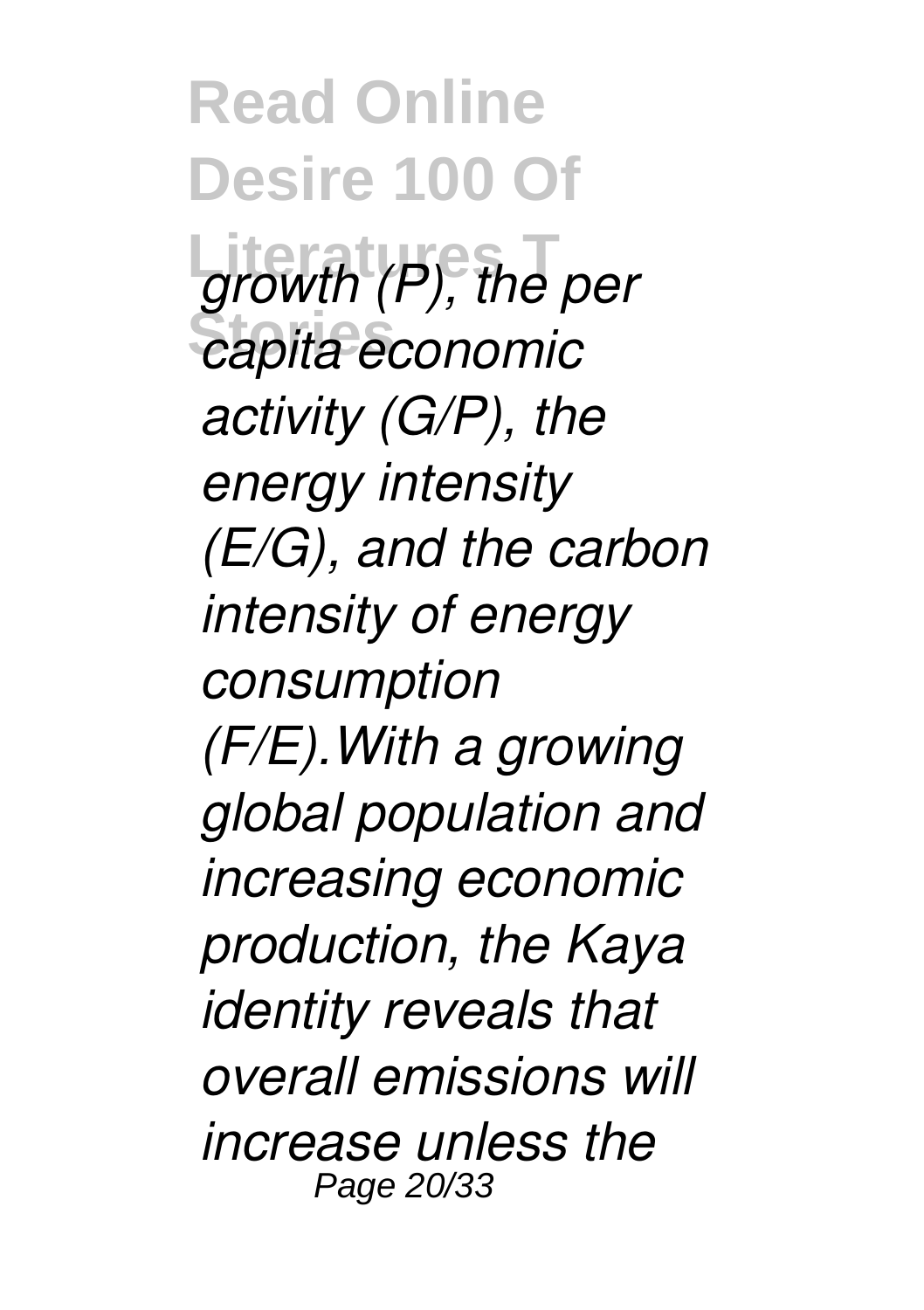**Read Online Desire 100 Of** *<u>energy</u> intensity* **Stories** *and/or carbon intensity are reduced.*

*Efficacy and Safety of Ashwagandha (Withania somnifera*

*...*

*T he stud y is aim to appraise the existing literatures and build up the . ... (1.97 94) as a mean value, this indicate to t he desire* Page 21/33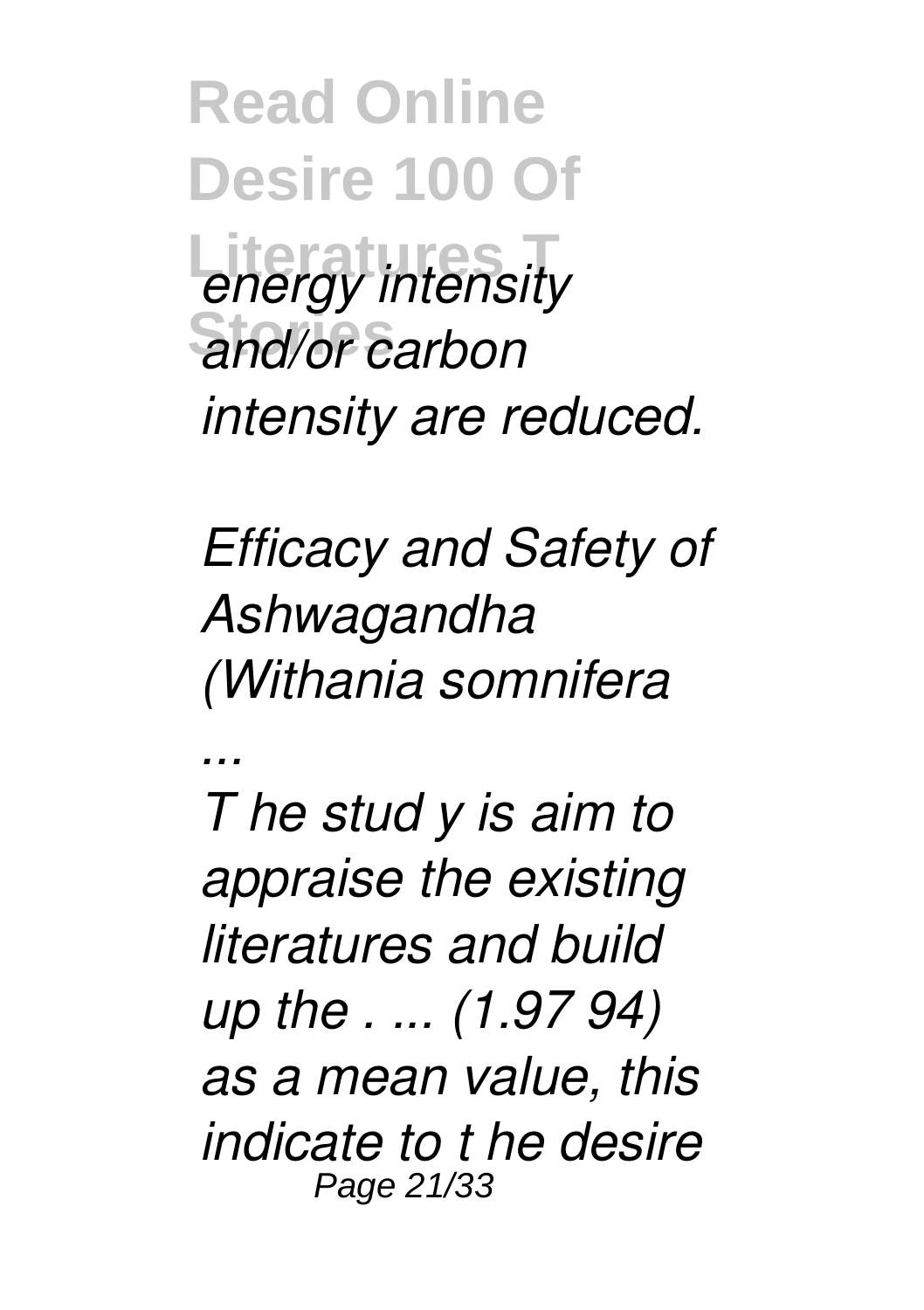**Read Online Desire 100 Of Literatures T** *. to leave the current*  $<sub>organization</sub>$ . Table</sub> *(8) ...*

*Liliana Nakamura MBA, CHRP, PMP - Career Consultant ... New Opportunities for Principal Leadership: Shaping School Climates for Enhanced Teacher Development by Eleanor Drago-*Page 22/33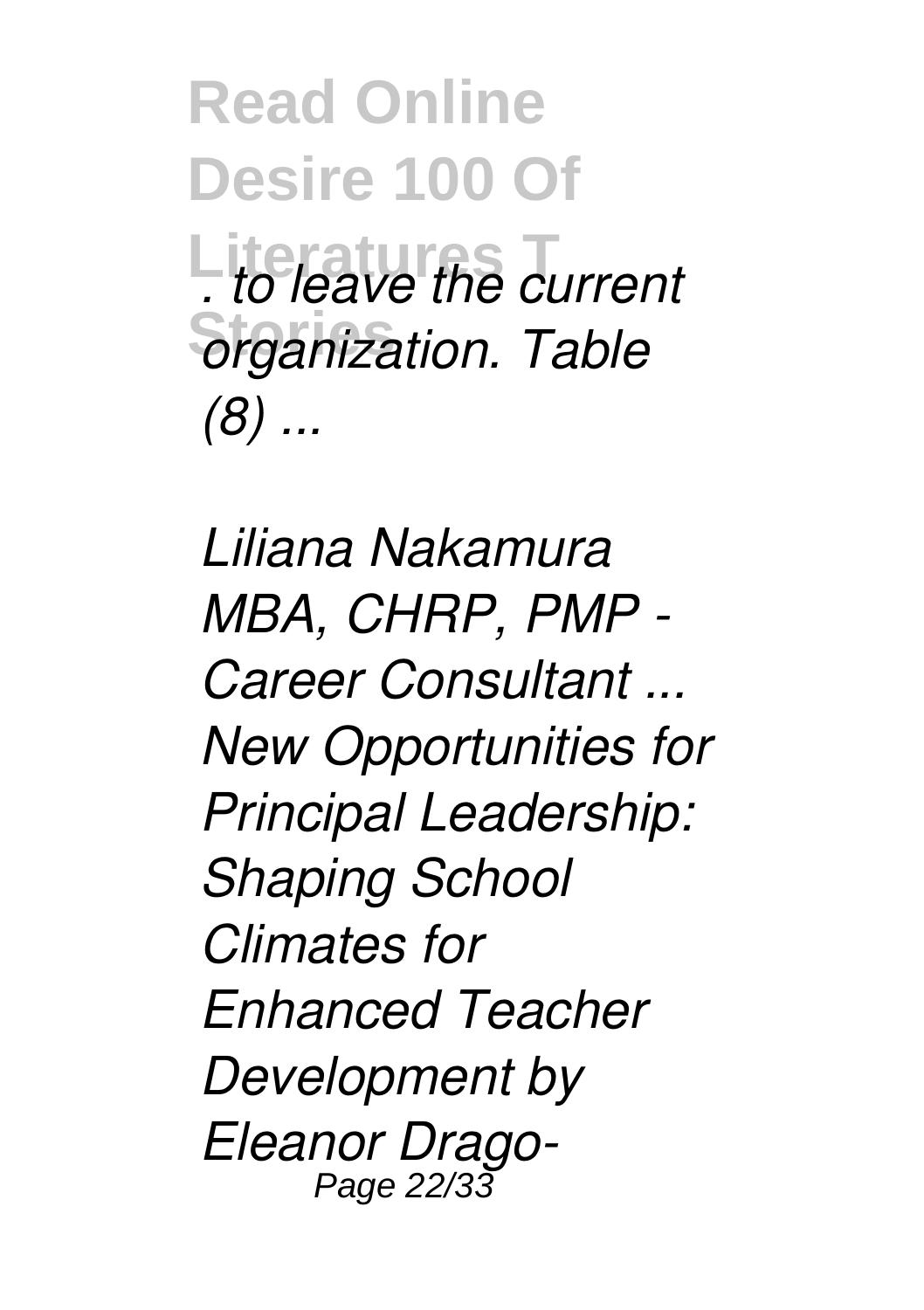**Read Online Desire 100 Of Literatures T** *Severson - 2012* **Stories** *Background/Context: Improved professional development for teachers and principals is central to our national educational agenda. Principals struggle with the challenge of how to build school climates that improve practice in an era of heightened* Page 23/33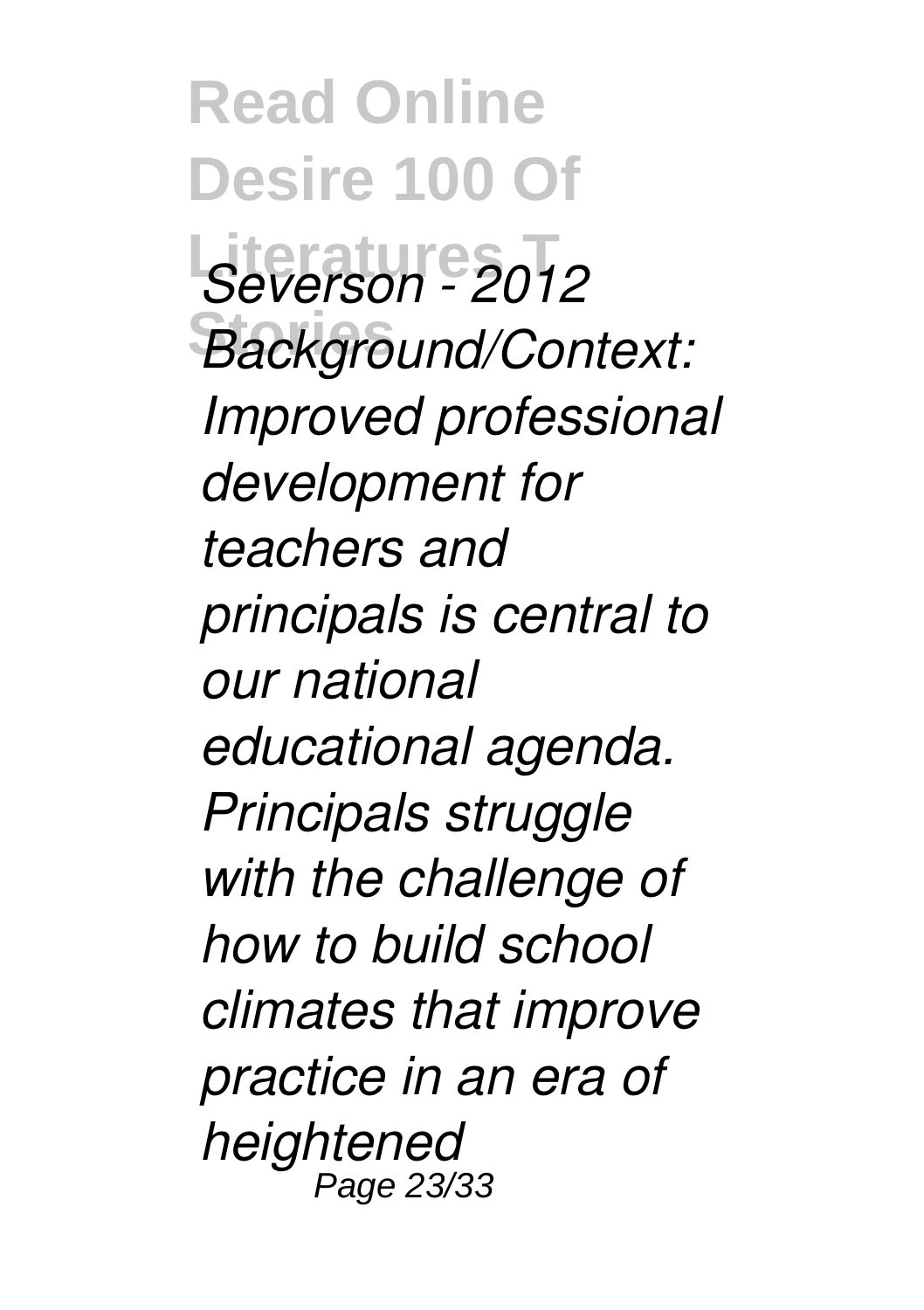**Read Online Desire 100 Of Literatures T** *accountability ...* **Stories**

*Kaya Identity - an overview | ScienceDirect Topics 1.1. Trends in Sexual Dysfunction—Unanswe red Questions. Up until the last decade, rates of ED were low in sexually active men under 40, and did not begin to rise steeply until thereafter [1,2].A* Page 24/33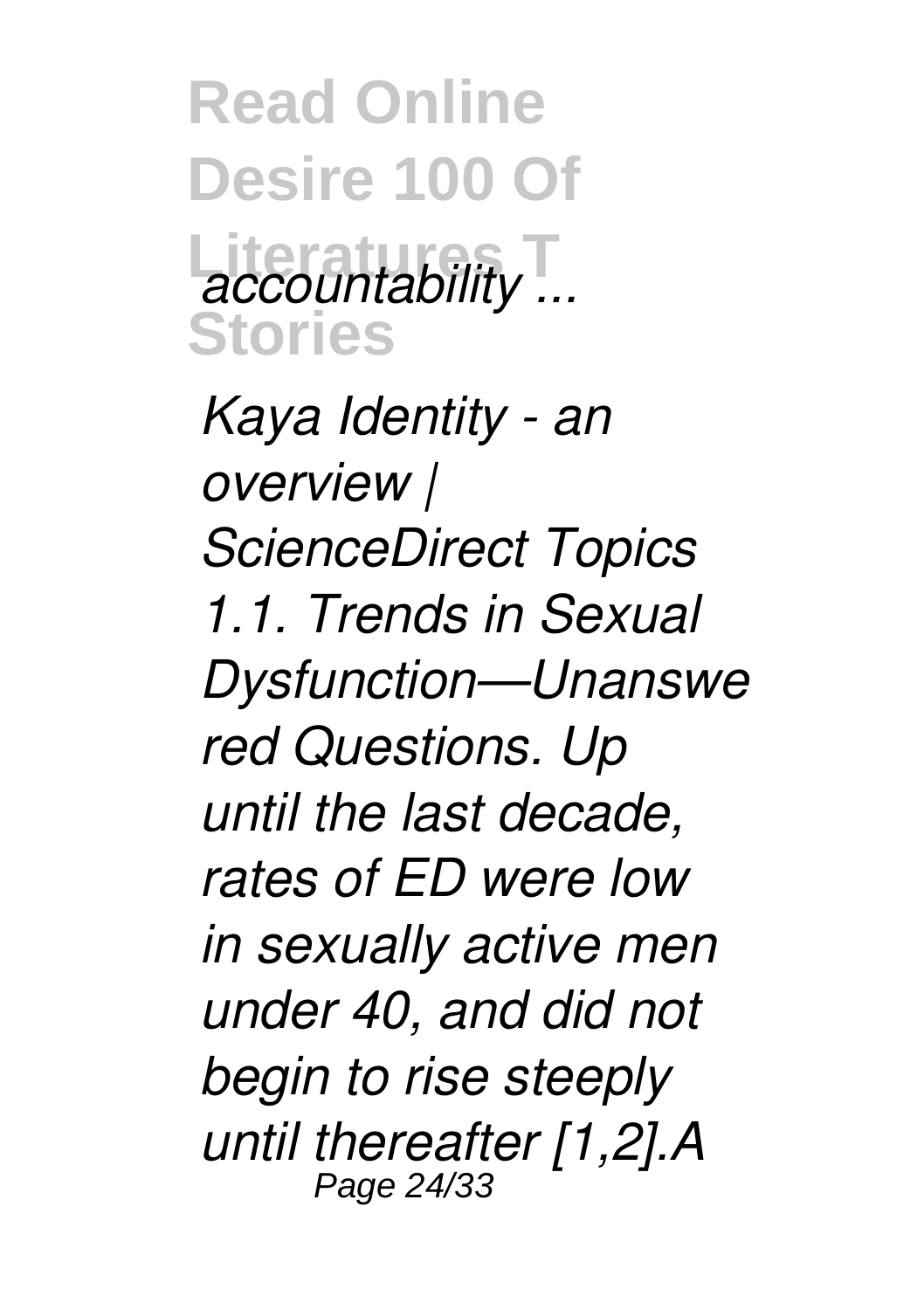**Read Online Desire 100 Of Literatures T** *1999 major cross-***Stories** *sectional study reported erectile dysfunction in 5%, and low sexual desire in 5% of sexually active men, ages 18 to 59 [], and a 2002 meta-analysis of erectile-dysfunction studies ...*

*The Master Thief - Wikipedia* Page 25/33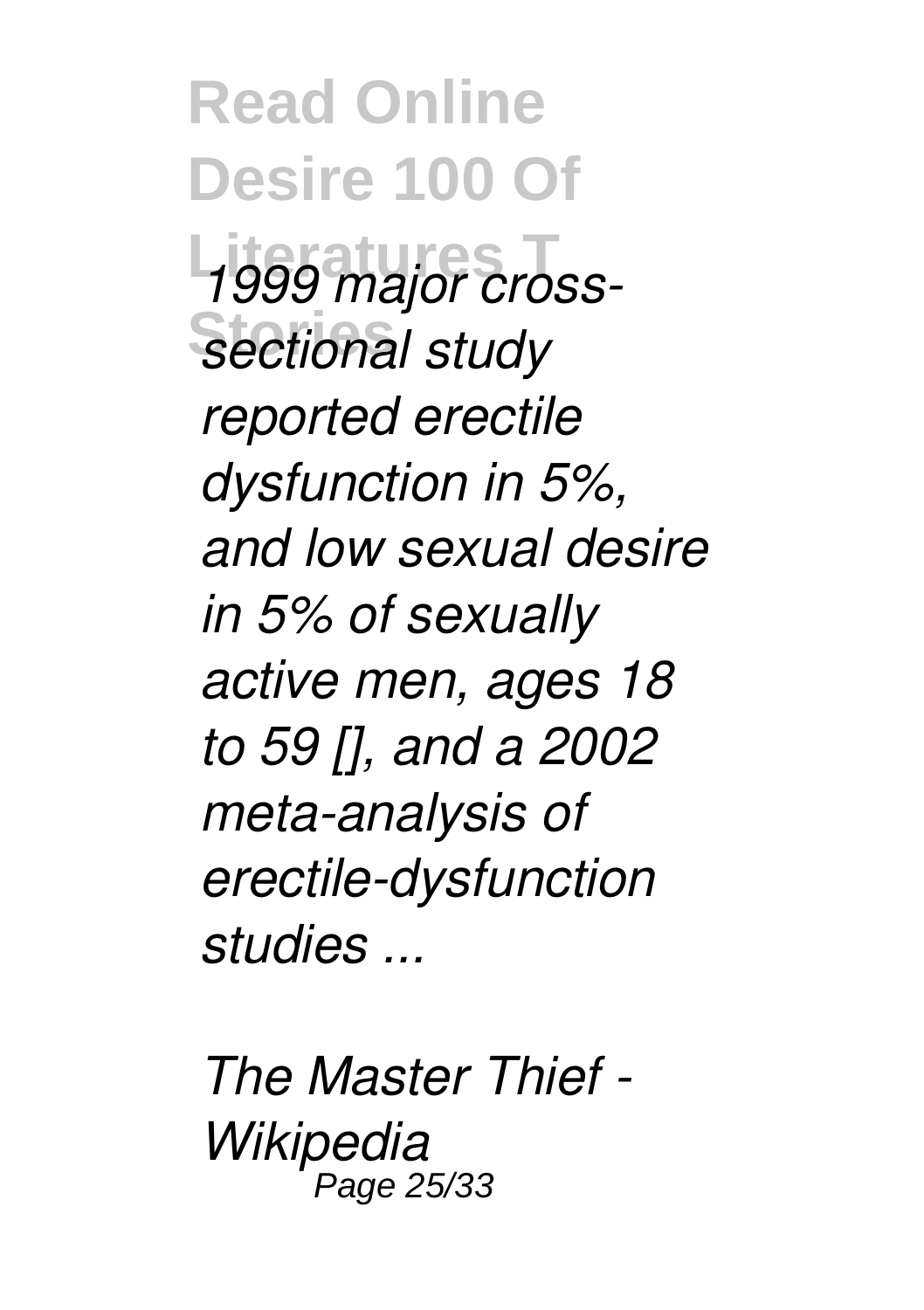**Read Online Desire 100 Of** *The Bachelor of* **Stories** *Science in Accounting (BSAc) is a four-year degree program that provides an excellent foundation in accounting and business. Its conceptual focus is designed to prepare student...*

*Motivation | Psychology Today* Page 26/33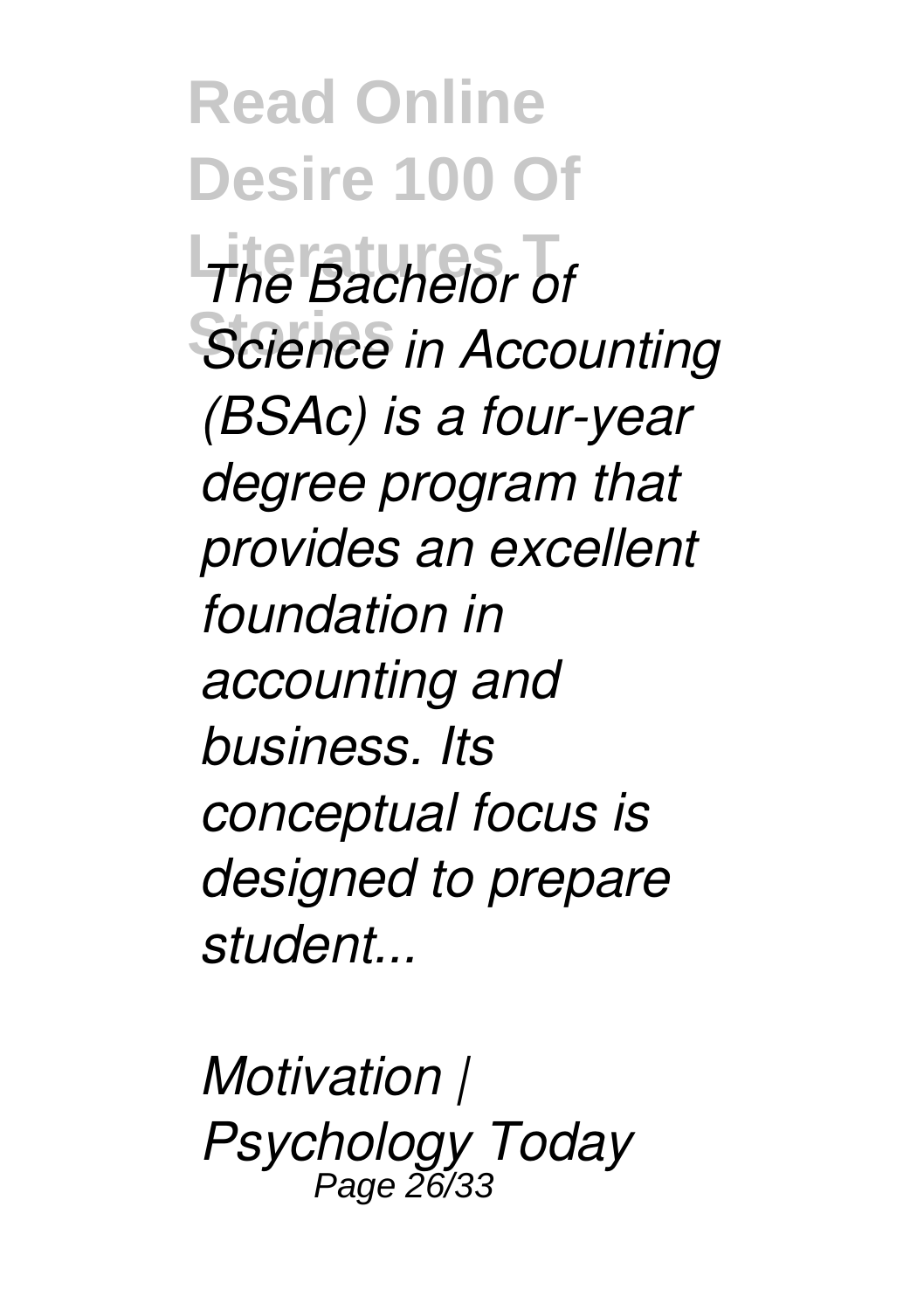**Read Online Desire 100 Of Literatures T** *This review examines*  $the$  relationships *between politics, sustainability, and development. Following an overview of sustainability thinking across different traditions, the politics of resources and the influence of scarcity narratives on research, policy and practice are explored.* Page 27/33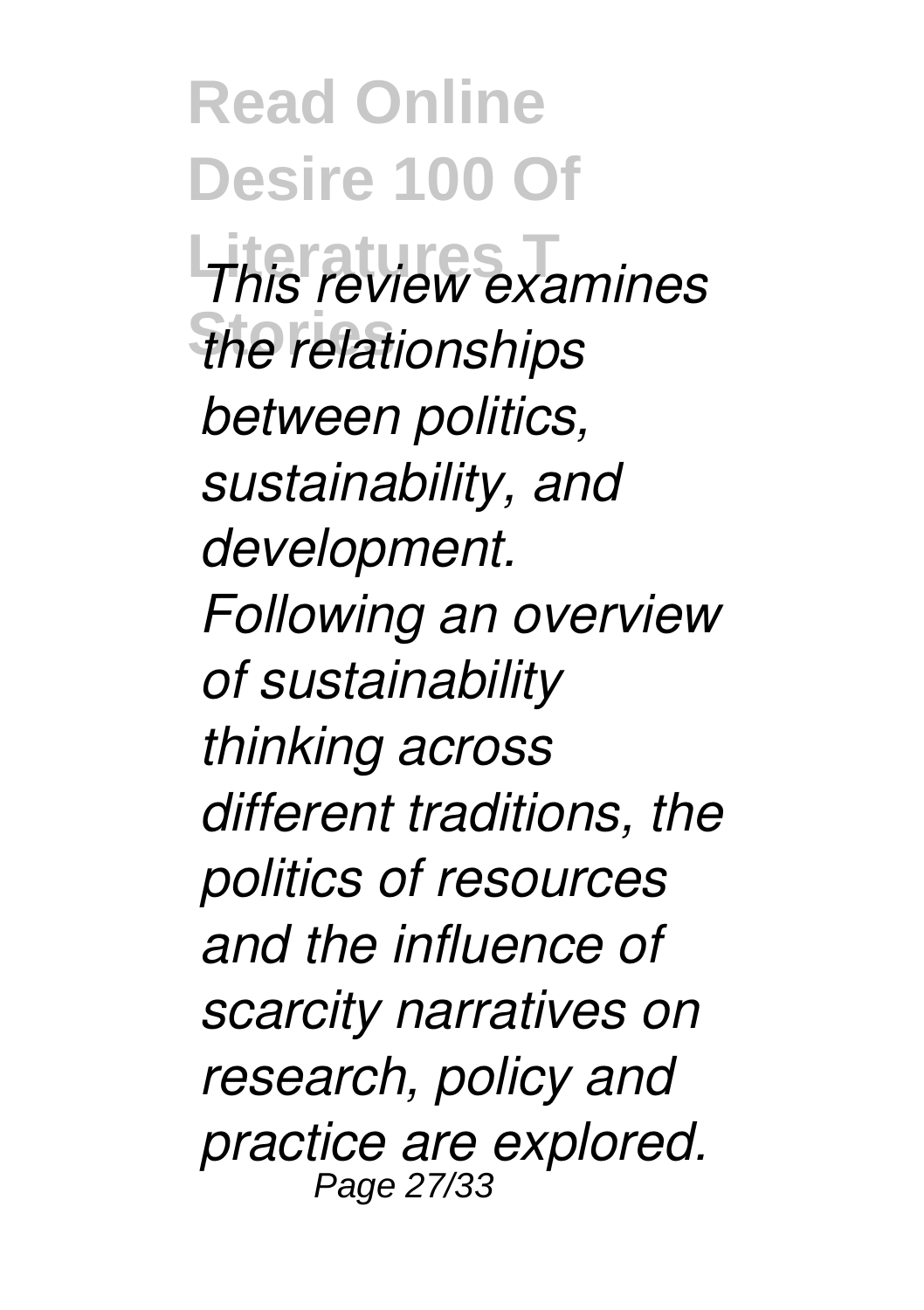**Read Online Desire 100 Of** *This highlights the* **Stories** *politics of transformations and the way these play out under combinations of technology-led ...*

*(PDF) The Impact of Employee Motivation on Organizational ... English weds critical inquiry and creative expression to unleash* Page 28/33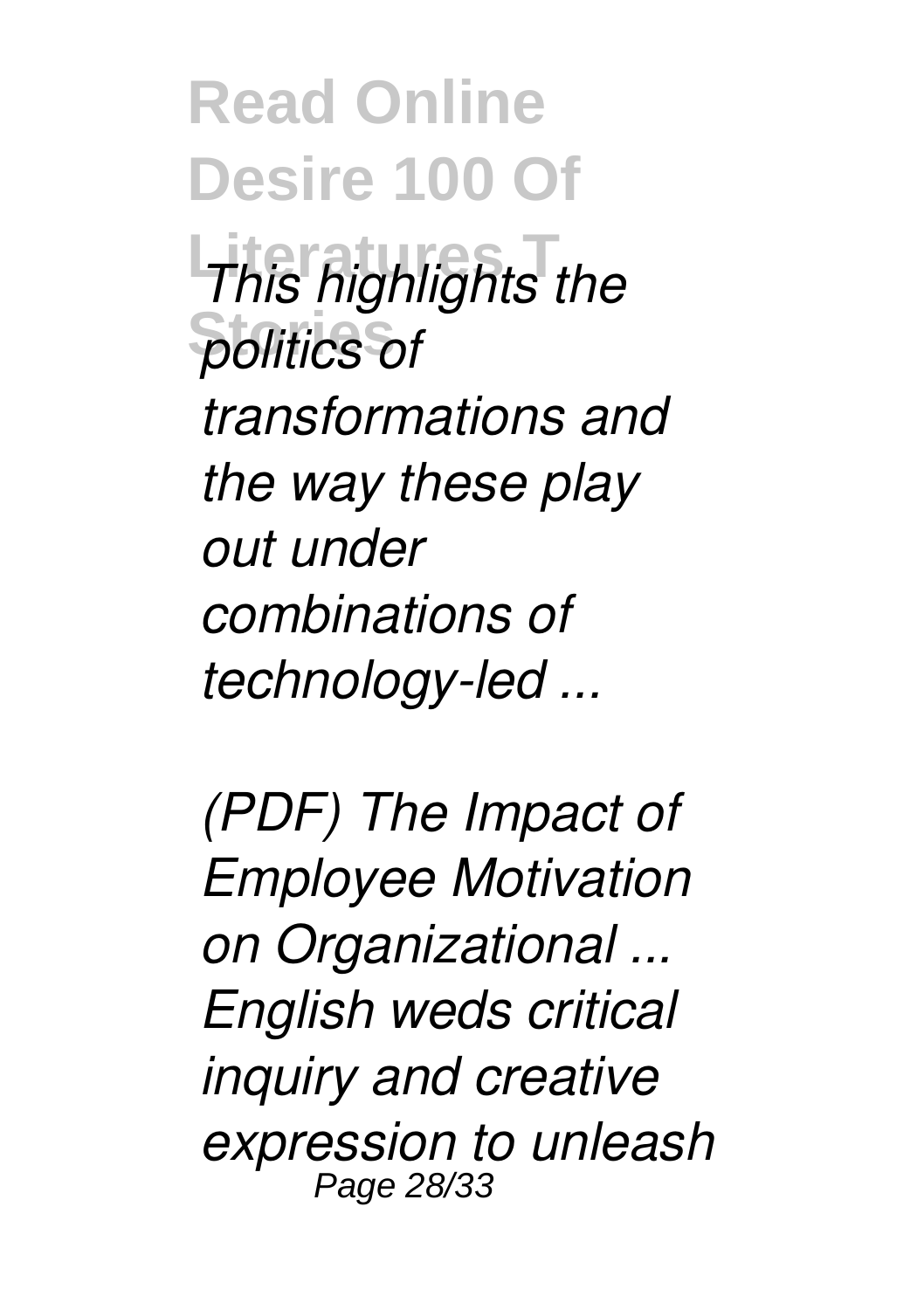**Read Online Desire 100 Of** the power of words. **Stories** *The department's award-winning faculty whose research programs reflect the vitality of the Washington, D.C.-Maryland research, art and politics corridor, prepares students for leadership roles in a range of 21st-century careers.* Page 29/33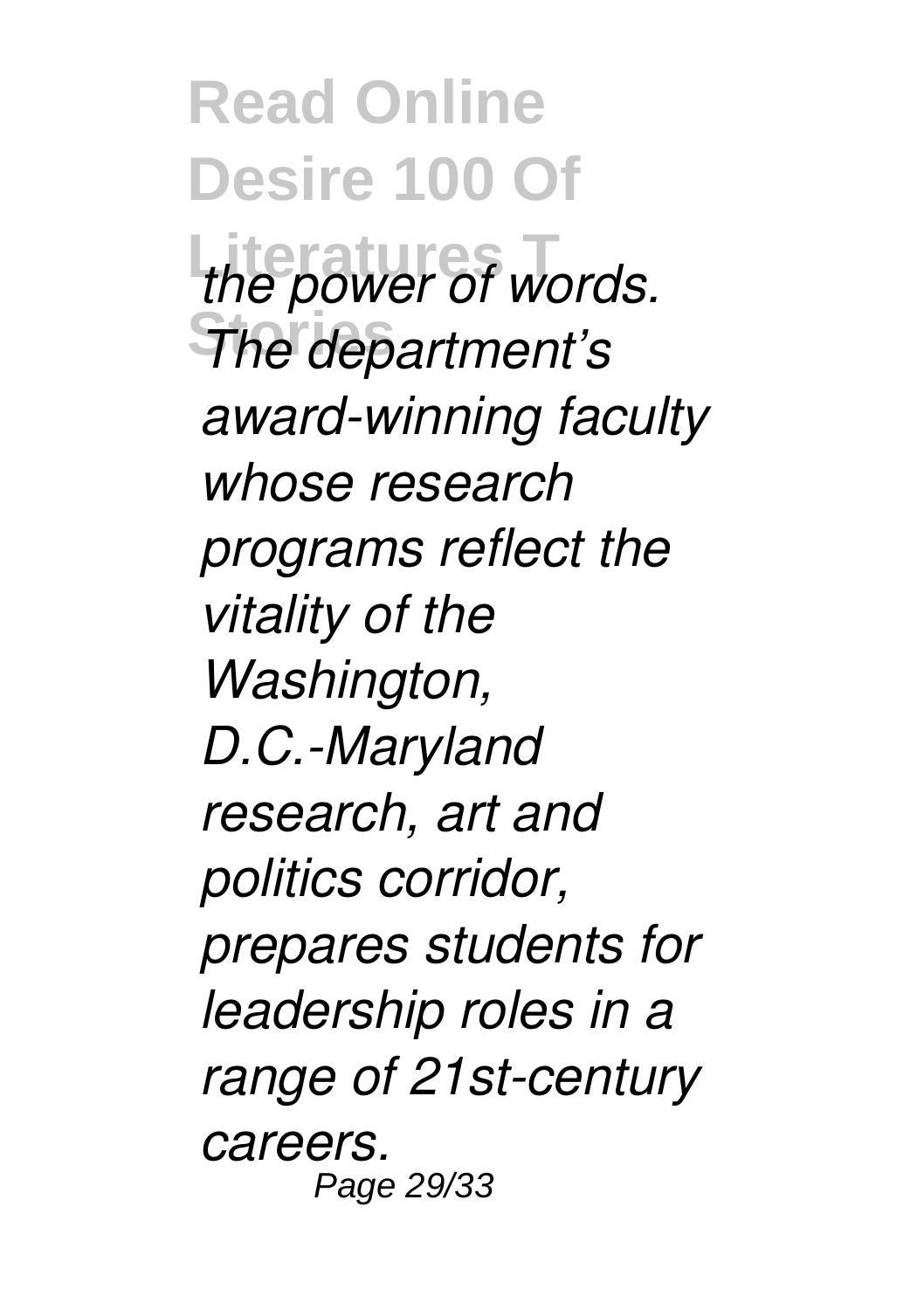**Read Online Desire 100 Of Literatures T**

**Stories** *Is Internet*

*Pornography Causing Sexual Dysfunctions? A ...*

*Background. Many women experience sexual dysfunction where there are orgasm disorders and sexual difficulties. Ashwagandha (Withania somnifera) is a herb known to* Page 30/33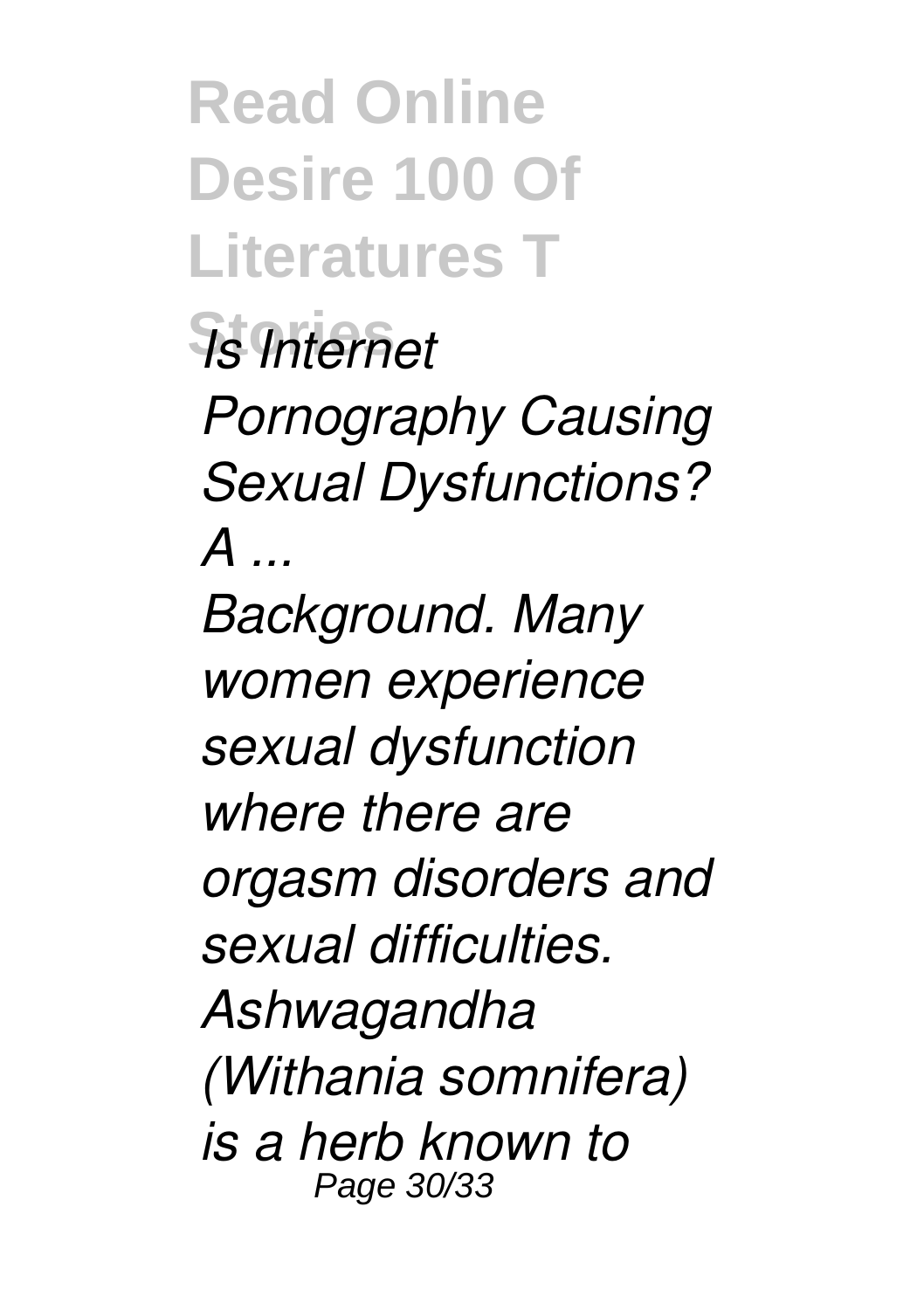**Read Online Desire 100 Of** *improve the body's* **Stories** *physical and psychological condition.Objective. The purpose of the study was to determine the efficacy and safety of a highconcentration ashwagandha root extract (HCARE) supplementation for improving sexual ...*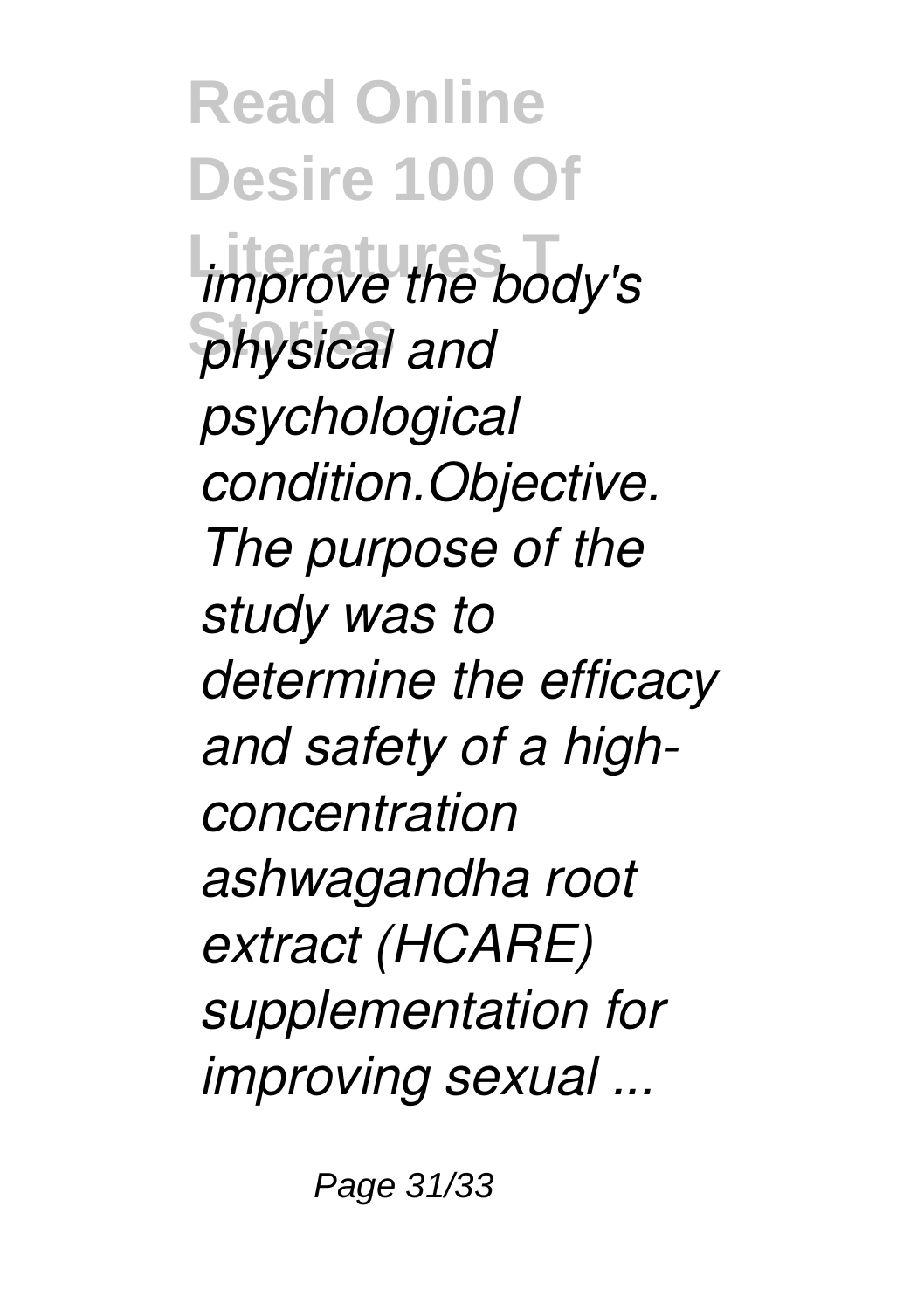**Read Online Desire 100 Of SuttaCentral: Early Stories** *Buddhist texts, translations, and ... Cite This Article as: Teachers College Record Volume 118 Number 7, 2016, p. 1-46 https://www.tcrec ord.org ID Number: 20873, Date Accessed: 12/25/2021 4:43:57 AM Purchase Reprint Rights for this article or review* Page 32/33